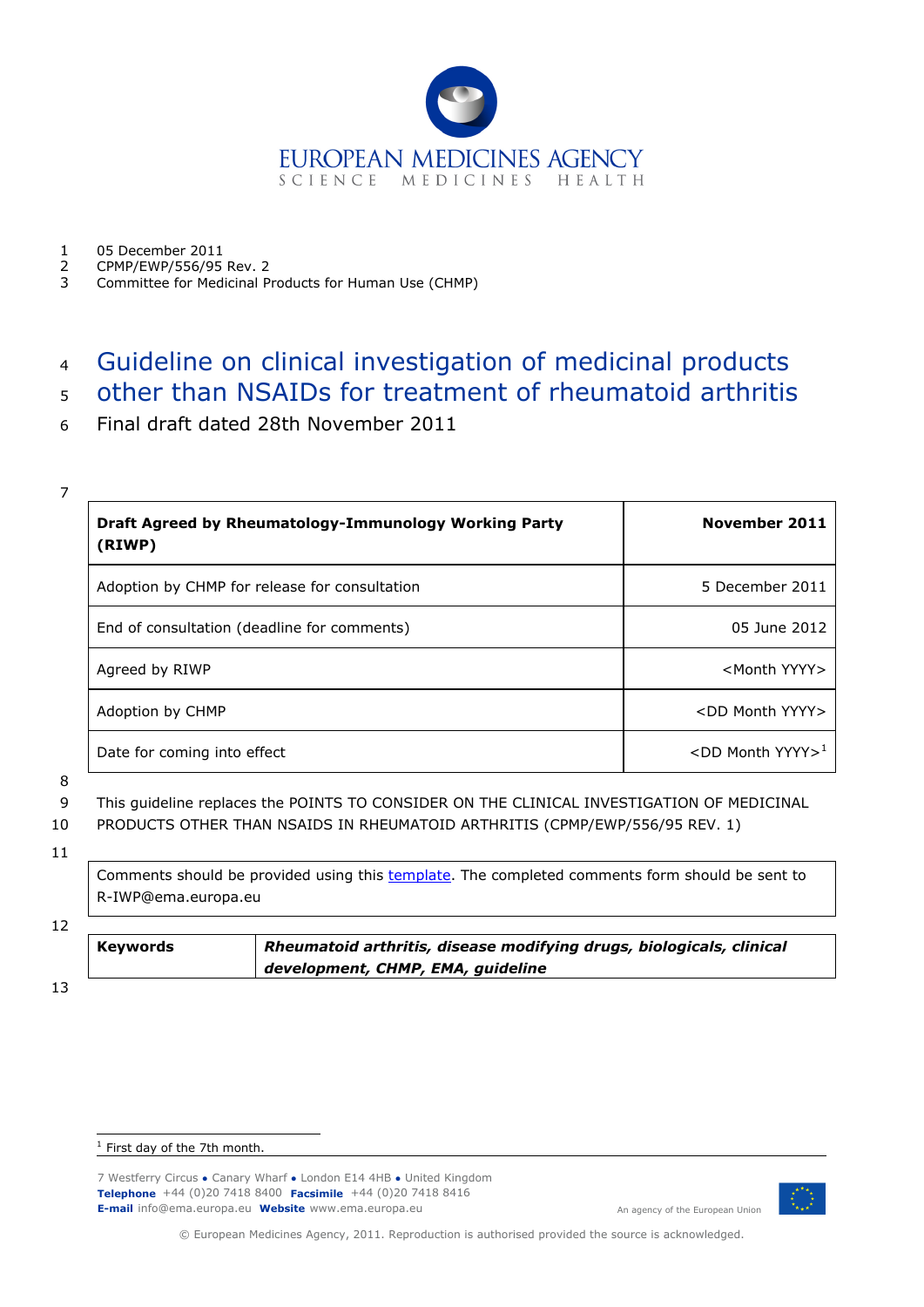# Guideline on clinical investigation of medicinal products other than NSAIDs for treatment of rheumatoid arthritis

| 16 |  | <b>Table of contents</b> |
|----|--|--------------------------|
|    |  |                          |

| 17       |                                                                         |  |
|----------|-------------------------------------------------------------------------|--|
| 18       |                                                                         |  |
| 19       |                                                                         |  |
| 20       |                                                                         |  |
| 21       |                                                                         |  |
| 22<br>23 | 4. Goals of treatment, potential labelling claims and methods to assess |  |
| 24       |                                                                         |  |
| 25       |                                                                         |  |
| 26       |                                                                         |  |
| 27       |                                                                         |  |
| 28       |                                                                         |  |
| 29       |                                                                         |  |
| 30       |                                                                         |  |
| 31       |                                                                         |  |
| 32       |                                                                         |  |
| 33       |                                                                         |  |
| 34       |                                                                         |  |
| 35       |                                                                         |  |
| 36       |                                                                         |  |
| 37       |                                                                         |  |
| 38       |                                                                         |  |
| 39       |                                                                         |  |
| 40       |                                                                         |  |
| 41       |                                                                         |  |
| 42       |                                                                         |  |
| 43       |                                                                         |  |
| 44       |                                                                         |  |
| 45<br>46 |                                                                         |  |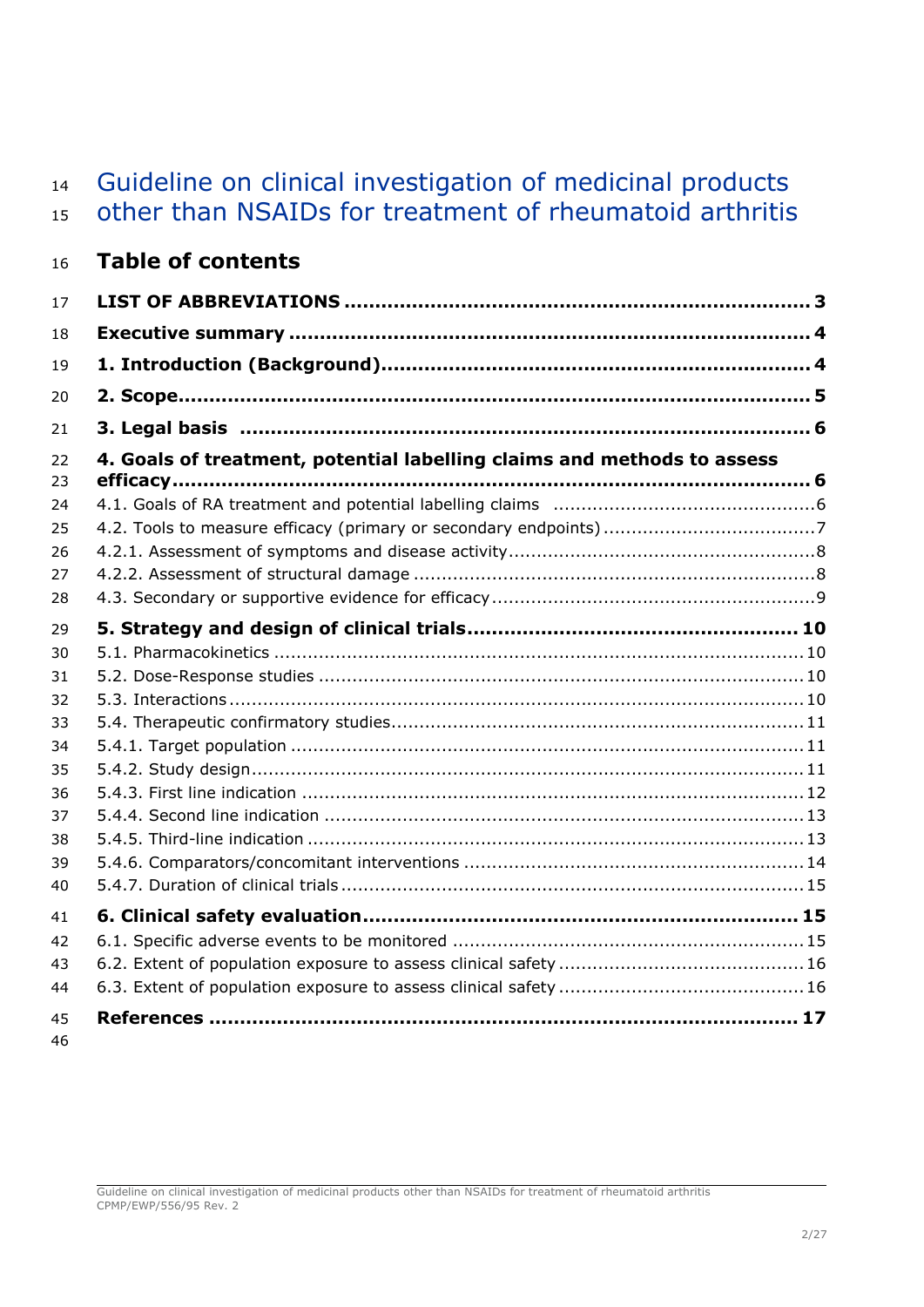# <span id="page-2-0"></span>**List of abbreviations**

| 48 | <b>ACPA</b>   | Anti-citrullinated peptide/protein antibodies                           |
|----|---------------|-------------------------------------------------------------------------|
| 49 | ACR response  | American College of Rheumatology response criteria                      |
| 50 | AE            | Adverse event                                                           |
| 51 | <b>AIMS</b>   | Arthritis Impact Measurement Scale                                      |
| 52 | BMI           | Body mass index                                                         |
| 53 | <b>CCP</b>    | Anti-cyclic citrullinated protein/peptide                               |
| 54 | <b>CDAI</b>   | Clinical Disease Activity Index                                         |
| 55 | <b>CHMP</b>   | Committee for Human Medicinal Products                                  |
| 56 | <b>CRP</b>    | C-reactive protein                                                      |
| 57 | <b>DAS</b>    | Disease activity score                                                  |
| 58 | <b>DMARDS</b> | Disease-modifying antirheumatic drug                                    |
| 59 | <b>EMA</b>    | European Medicines Agency                                               |
| 60 | EU            | European Union                                                          |
| 61 | EULAR         | European League against Rheumatism                                      |
| 62 | HAQ           | Health Assessment Questionnaire                                         |
| 63 | ICH           | International Conference on Harmonization of Technical Requirements for |
| 64 |               | Registration of Pharmaceuticals fro Human Use                           |
| 65 | IA            | Intra-articular                                                         |
| 66 | IΜ            | Intramuscular                                                           |
| 67 | JIA           | Juvenile idiopathic arthritis                                           |
| 68 | <b>MTX</b>    | Methotrexate                                                            |
| 69 | <b>NSAID</b>  | Nonsteroidal anti-inflammatory drug                                     |
| 70 | <b>PIP</b>    | Paediatric Investigational Plan                                         |
| 71 | <b>PK</b>     | Pharmacokinetic                                                         |
| 72 | <b>PSUR</b>   | Periodic safety update report                                           |
| 73 | <b>RA</b>     | Rheumatoid arthritis                                                    |
| 74 | <b>RF</b>     | Rheumatoid factor                                                       |
| 75 | <b>RMP</b>    | Risk Management Plan                                                    |
| 76 | <b>SDAI</b>   | Simplified Disease Activity Index                                       |
| 77 | SF-36         | Short-Form 36-item Health Survey                                        |
| 78 | <b>SPC</b>    | Summary of Product Characteristics                                      |
| 79 | TNF-a         | Tumor necrosis factor-alpha                                             |
| 80 | TNF(R)        | Tumor necrosis factor (receptor)                                        |
| 81 | <b>VAS</b>    | Visual analogue scale                                                   |
| 82 |               |                                                                         |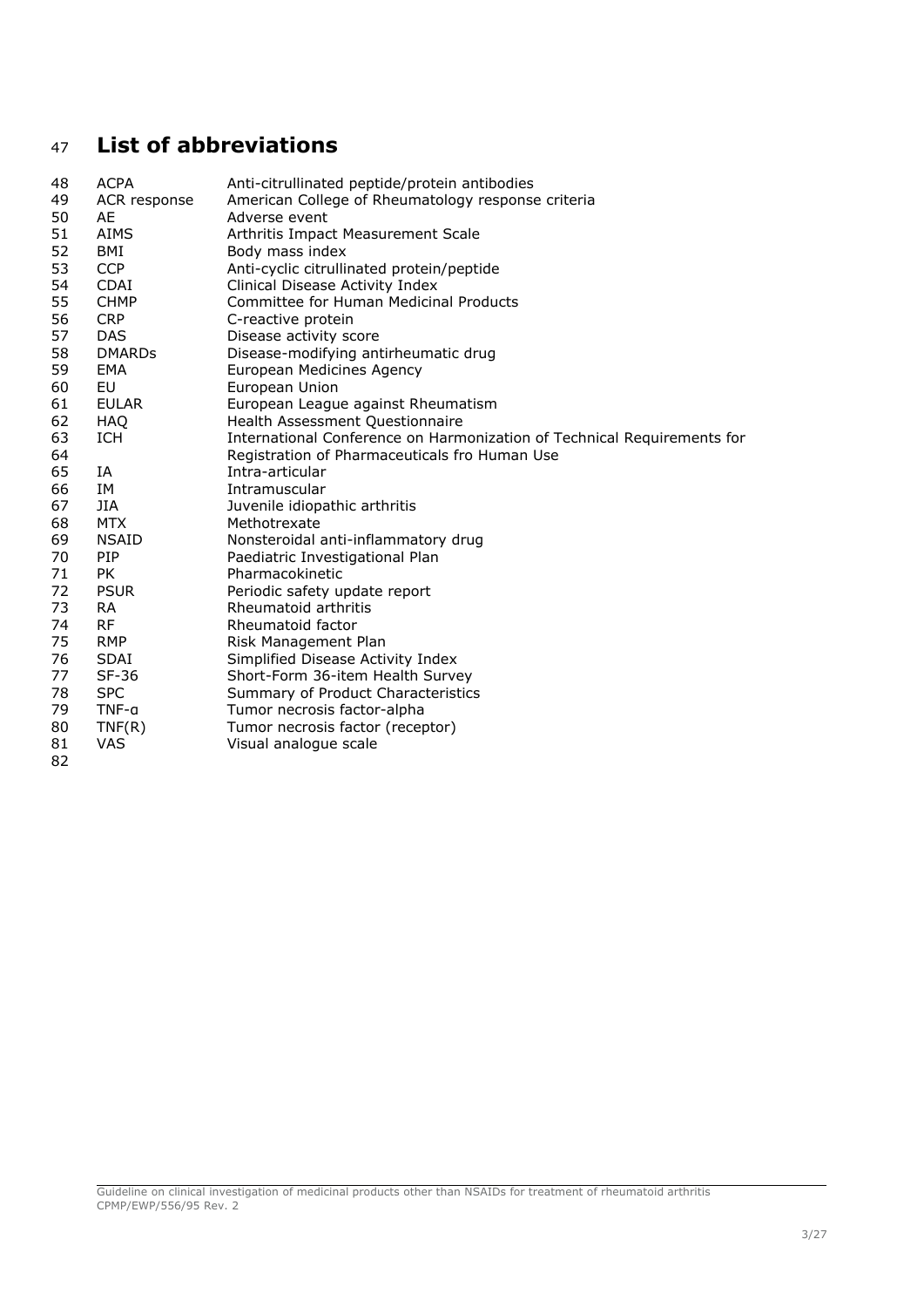## <span id="page-3-0"></span>**Executive summary**

This document is intended to provide guidance on the clinical evaluation of medicinal products other

than non-steroidal anti-inflammatory drugs (NSAIDs) in the treatment of rheumatoid arthritis (RA). RA

is a chronic systemic inflammatory disease which mainly affects specific synovial joints but also has an

impact on other organ systems. It often causes joint destruction, deformity and functional impairment.

88 Pharmacological therapies other than NSAIDs for RA are intended to treat symptoms, disease activity and structural progression of disease. Available are synthetic disease-modifying antirheumatic drugs

(DMARDs) such as methotrexate (MTX) and sulfasalazine, biological DMARDs and corticosteroids.

Study parameters such as patient characteristics, primary and secondary endpoints as well as study

duration have to be carefully considered in order to ensure that clinical trials support the intended

therapeutic claim.

This document is a revision of the Points to Consider adopted in November 2003. It takes into account

recent developments relating to study design and also validated disease activity evaluation tools to

assess important clinical and structural outcomes. Pharmacological therapy has advanced for RA.

Therapeutic strategies employing more aggressive intervention in early disease, often using

combinations of non-biologic DMARDs with targeted biologics, have shown a faster onset of action and

more profound clinical responses than traditional approaches. Goal-directed treat-to-target strategies

are now employed. This makes a modified recommendation for the assessment of these therapies

necessary. Adapted study designs and validated assessment tools are needed.

In addition, the elements for the assessment of safety issues which should be considered when

developing new pharmacological treatments have to be updated. The demonstrated safety profile will

be essential for the benefit-risk balance in a defined patient population. Long-term safety of disease

modifying agents requires careful attention in view of potential serious adverse events caused by

immunomodulation.

# <span id="page-3-1"></span>**1. Introduction (Background)**

 Rheumatoid arthritis (RA) is thought to be an autoimmune disease, manifested by accumulation and activation of several cell systems: T cells with release of T-cell derived cytokines; B cells with subsequent autoantibody responses, and macrophage- and fibroblast-like cells which produce large amounts of pro-inflammatory cytokines. The resulting hyperplastic synovial membrane, in conjunction with osteoclast activation, leads to the degradation of adjacent cartilage and bone. Blood levels of C- reactive protein (CRP), rheumatoid factor (RF) and ACPA (anti-citrullinated peptide/protein antibodies, such as anti-cyclic citrullinated protein/peptide (CCP) antibodies) are increased in many patients. The main clinical symptoms arise from a chronic fluctuating inflammation of the joints which, if uncontrolled, leads to progressive joint destruction resulting in deformities and disability. The disease

can be accompanied by systemic manifestations (e.g. vasculitis, nodules).

118 The prevalence of RA is in the order of 0.5-1% of the population. It occurs about two to three times more commonly in women than in men, although this gender difference disappears in later life as the overall prevalence increases. Onset is maximal in the fifth decade. Genetic and ethnic influences on 121 prevalence have been identified. Smoking particularly in patients with HLA-DRB1 shared epitope alleles may influence the development and outcome of RA. The exact pathogenesis of this disease is still

unknown.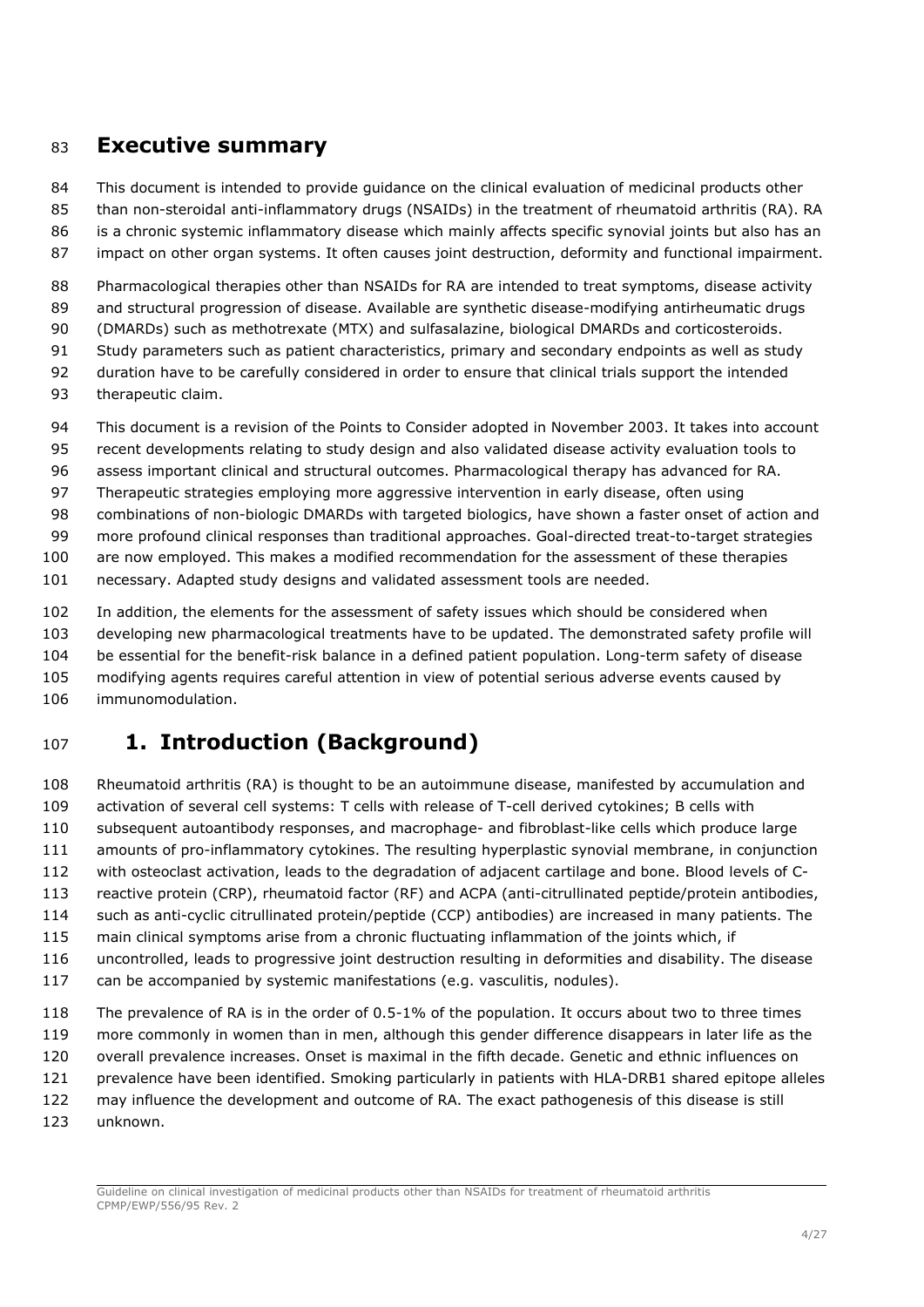- Because of the severity of clinical symptoms and the progressive nature of the disease, the early
- institution of medication and tight control of therapy is now recommended in order to control
- symptoms and suppress the disease process.
- Features of the disease that are amenable to improvement by existing pharmaceutical means comprise
- pain, inflammation, physical disability and destruction of joints. In addition non-pharmacological
- intervention such as, joint protective or joint replacing orthopaedic surgery may need to be performed.
- Physical and occupational therapy, as well as psychotherapeutic support, are applied concomitantly in
- 131 many patients.
- Adverse effects from current anti-rheumatic medication occur frequently, affect various organ systems,
- and are sometimes serious. Special measures of surveillance and follow-up are often required
- depending on the specific characteristic of the drug or the combination (e.g. blood cells, liver function,
- renal function or infections, development of antibodies, malignancies) or of the older population being treated.
- Current and future developments will influence the understanding of underlying pathogenetic
- mechanisms. RA is a disease with multiple phenotypes. Joint involvement and damage is variable from
- patient to patient as can be the course of the disease (e.g. cyclic or persistent). The population may be
- seronegative or may have many different autoantibodies. Variable combinations of these
- characteristics create a broad heterogeneity that is manifested by differences in disease outcomes
- 142 from remission to severe disability and even premature mortality.
- Further development of diagnostic instruments (e.g. disease activity status and response scores,
- remission criteria) have been elaborated in recent years and efforts are still ongoing. Any claim based
- on these instruments must show convincing evidence, including validation and demonstration of clinical relevance.
- New ACR/EULAR classification criteria for RA have been validated as being more sensitive in early
- disease. Strategies for the development and validation of predictive tools for individual clinical
- situations in RA based on biosignature data are ongoing. A combination of tools such as clinical
- assessments, with a novel approach to biomarker validation may help an improved understanding and
- prediction of the course of the disease and response to treatment for individual patients.
- Despite significant advances in the treatment of RA in the last decade, there is still approximately one
- third of patients who do not tolerate or who are resistant to available pharmacological treatment
- options. New treatment options are therefore in demand.

## <span id="page-4-0"></span>**2. Scope**

- The scope of this guideline is to provide a European common position on pertinent issues relating to
- the clinical evaluation of medicinal products (e.g. DMARDs, biologicals) for the treatment of RA
- diagnosed according to ACR/EULAR classification criteria 2010.
- NSAIDs and other symptomatic treatments that will be used in RA patients, but are not specifically disease modifying, are outside the scope of this document.
- This guideline gives guidance on the performance of studies involving the drug treatment for RA only.
- Separate guidance is available for other rheumatic diseases such as osteoarthritis, juvenile idiopathic
- arthritis, ankylosing spondylarthritis and psoriatic arthritis in view of their different pathogeneses and
- natural histories.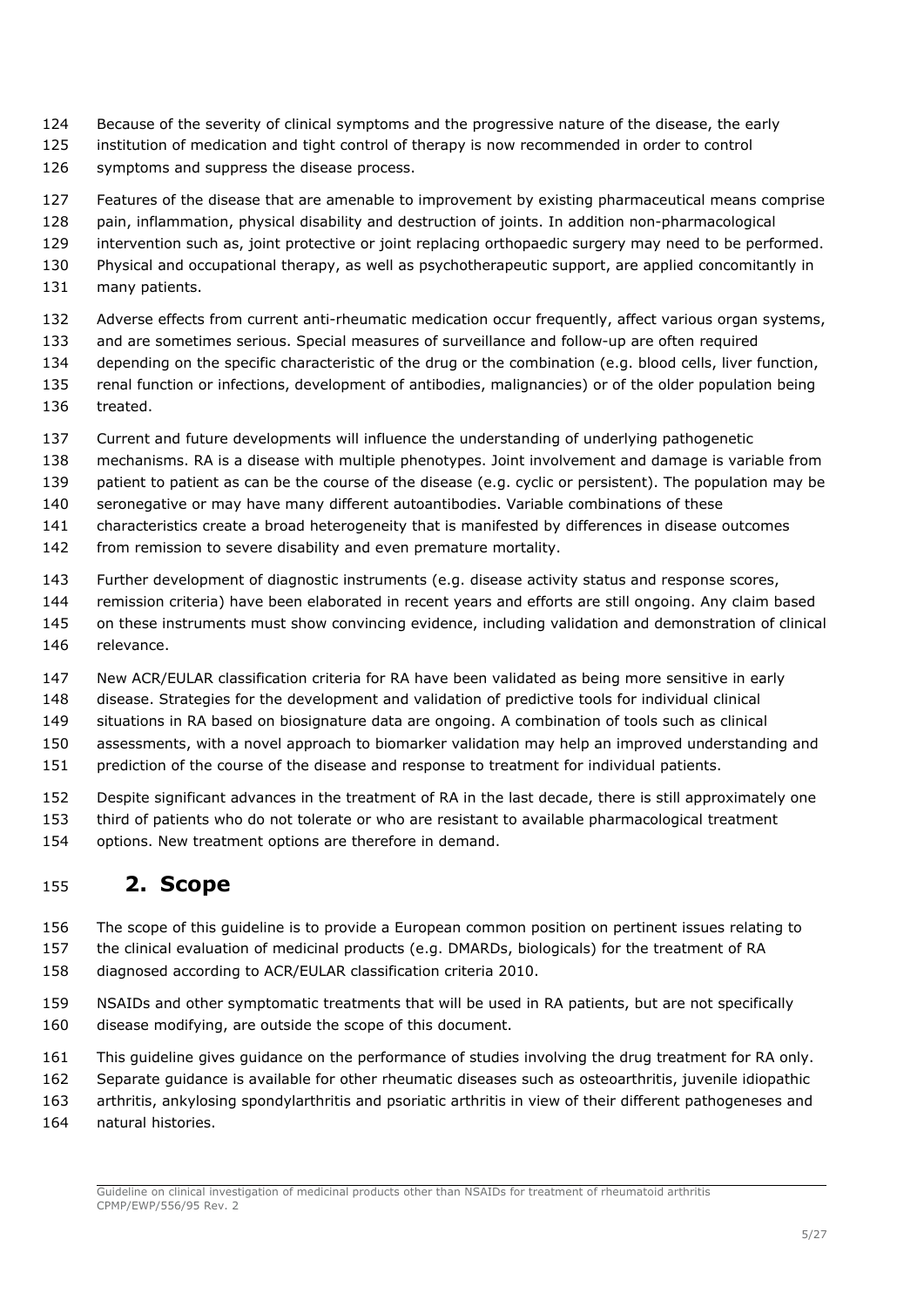## <span id="page-5-0"></span>**3. Legal basis**

- This guideline has to be read in conjunction with the introduction and general principles (4) and Part I
- and II of the Annex I to Directive 2001/83/EC as amended. Applicants should also refer to other
- relevant European and ICH guidelines (in their current version), especially those on:
- 169 Choice of Control Group in Clinical Trials CPMP/ICH/364/96 (ICH E10);
- 170 The Extent of Population Exposure to Assess Clinical Safety for Drugs CPMP/ICH/375/95 (ICH E1A);
- 172 Studies in Support of Special Populations: Geriatrics CPMP/ICH/379/99 (ICH E7);
- 173 Reflection Paper on Methodological Issues in Confirmatory Clinical Trials with Flexible Design and Analysis plan - CHMP/EWP/2459/02;.
- 175 Guideline on Summary of Product Characteristics (Revision 2, September 2009).

## <span id="page-5-1"></span> **4. Goals of treatment, potential labelling claims and methods to assess efficacy**

### <span id="page-5-2"></span>*4.1. Goals of RA treatment and potential labelling claims*

 Section 4.1 of the SmPC should contain the indication and a brief description of the indicated patient population. All relevant endpoints that have been assessed as supportive for the claims for efficacy 181 should be detailed in section 5.1 of the SmPC.

In current practice, the leading principle of the treatment of moderate-severe RA is disease

 modification, by obtaining and maintaining low disease activity state or even remission. This should be reflected by the choice of the primary endpoint (see section 4.2 & 5.2 of this document).

 Though controlling disease activity is the general principle of treatment of RA in all stages, response may differ between treatment-naïve patients in early disease stage and (very) advanced, treatment-experienced patients. Some products may be effective both in early and advanced stage, but safety

issues may limit its use in first-line treatment. Therefore, it should be specified in the wording of the

- indication for which specific target population the product is indicated, once the benefit-risk balance
- has been considered positive. For definitions, selection criteria, study design and primary endpoints of
- the target populations see section 5.4 of this guidance document.
- 
- The following goals should be addressed in the treatment of RA:
- **a.** relief of symptoms, e.g. pain
- b. achievement of remission/low disease activity state
- c. decrease of inflammatory synovitis
- d. improvement or sustainment of physical function
- e. prevention or slowing of structural joint damage
- The goals should be assessed by objective measures or scales/scores all of which have to be validated.
- Which of these goals individually or combined are incorporated into study protocols depends on the
- nature of the agent being studied. The prevention of concomitant treatment-related complications
- and/or RA-related co-morbidities can be additional goals provided this has been established before
- commencing the study and by the application of appropriate methods.

#### *Claims in the SmPC (Sections 4.1 and 5.1, respectively)*

Guideline on clinical investigation of medicinal products other than NSAIDs for treatment of rheumatoid arthritis CPMP/EWP/556/95 Rev. 2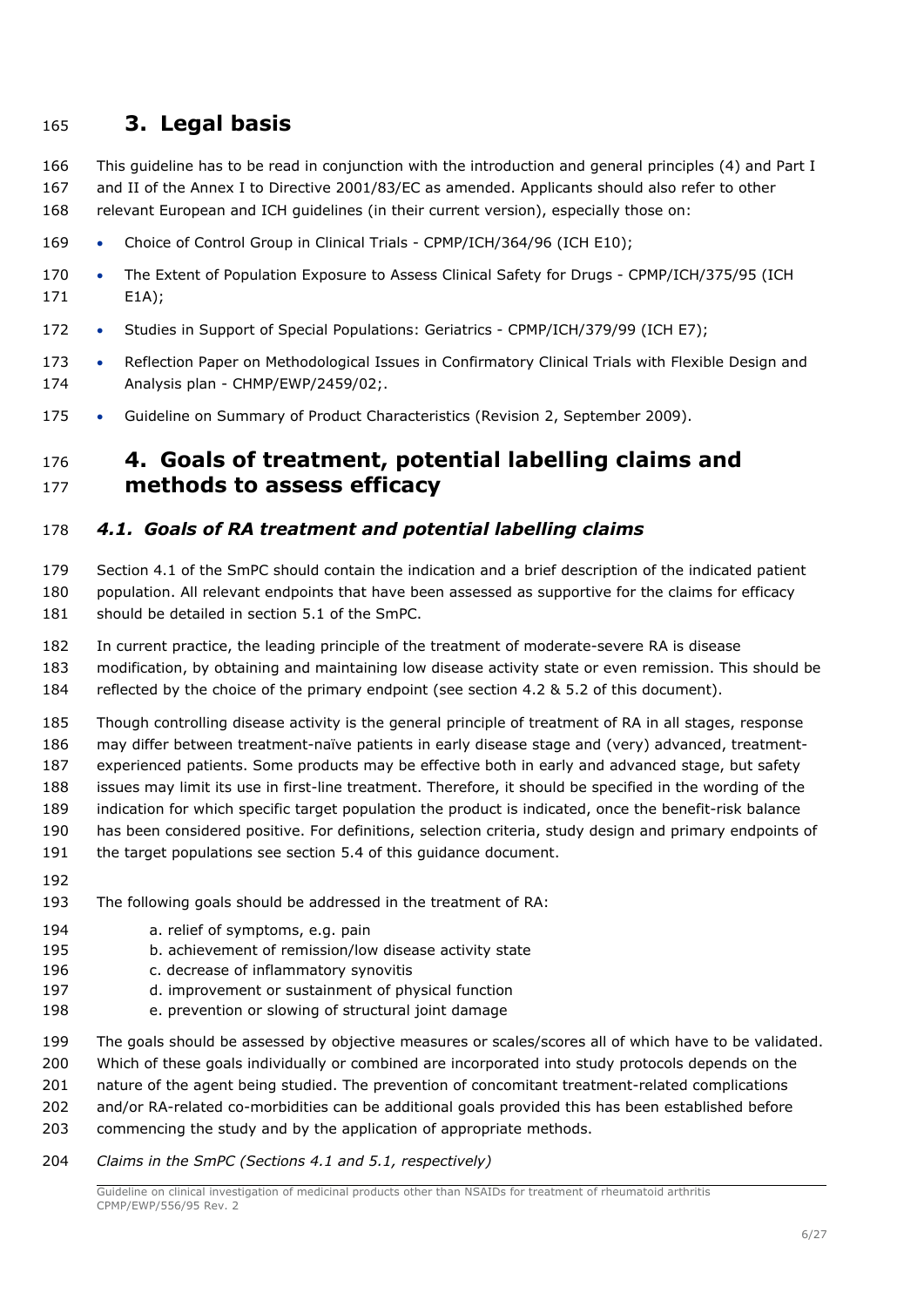- The claimed indication should be clearly and concisely stated in SmPC section 4.1. The target indication
- should be the **treatment of rheumatoid arthritis** provided that disease-modification has been
- demonstrated in a clinically meaningful way.
- The target population in which a positive benefit-risk profile has been demonstrated should be
- identified concisely by indicating main characteristics as the disease activity (e.g. "moderate to severe,
- active rheumatoid arthritis") as well as previous treatment (e.g. DMARD-naive patients) and if
- appropriate the response (e.g. patients who have not responded adequately to one or more DMARD
- treatments including MTX, or TNF-inhibitors). In addition, it should be indicated whether the product
- should be given alone or in combination.
- Given the various elements of disease modifying activity, information on the demonstrated effects
- should be indicated in the SmPC section 5.1 The presentation should be in conjunction with the
- description of the clinical studies where such effect was demonstrated in a clinically meaningful manner
- (i.e. in SmPC section 5.1, sub-section "Clinical efficacy and safety"). The therapeutic indication (SmPC
- 218 section 4.1) should make cross-reference to this section.
- The specific claims to be reported with the clinical studies in SmPC section 5.1 usually concern the following:
- 221 treatment of signs and symptoms
- 222 prevention/slowing of structural joint damage
- 223 improvement of physical function.
- 224 All these claims should be supported with appropriate clinical data.
- The initial claim of treatment in RA can be for treatment of signs and symptoms and improvement of
- 226 physical function. However, planning studies to demonstrate the prevention/slowing of structural joint damage is also expected and when demonstrated will be added to section 5.1 of the SmPC.
- Criteria for disease remission in RA have been redefined by ACR/EULAR and will need to be addressed 229 before designing clinical trials that could support a labelling claim for remission of disease.
- For the indication claim "*treatment of rheumatoid arthritis*" all listed treatment goals are important.
- 231 Therefore it is expected that development programmes are designed to address all these elements
- including the demonstration of long-term disease modification. Additional data might be requested to demonstrate such beneficial effect (see section 5).
- 
- Only clinical efficacy and safety data related to the approved therapeutic indication should be
- presented when describing clinical studies in SmPC section 5.1. The only exception is data in the paediatric population, where all clinically relevant data should be presented.

## <span id="page-6-0"></span>*4.2. Tools to measure efficacy (primary or secondary endpoints)*

- The following efficacy parameters should be reported at least at baseline, during and at the end of the blinded study phase:
- a) swollen joint count (28 joints or more) b) tender joint count (28 joints or more) c) physician's global assessment of disease activity (e.g. VAS) d) patient's global assessment of disease activity (e.g. VAS) e) pain score (patient's assessment of pain, VAS, Likert scale) f) physical function (e.g. HAQ, AIMS)
- 246 g) acute phase reactants (e.g. erythrocyte sedimentation rate, C-reactive protein)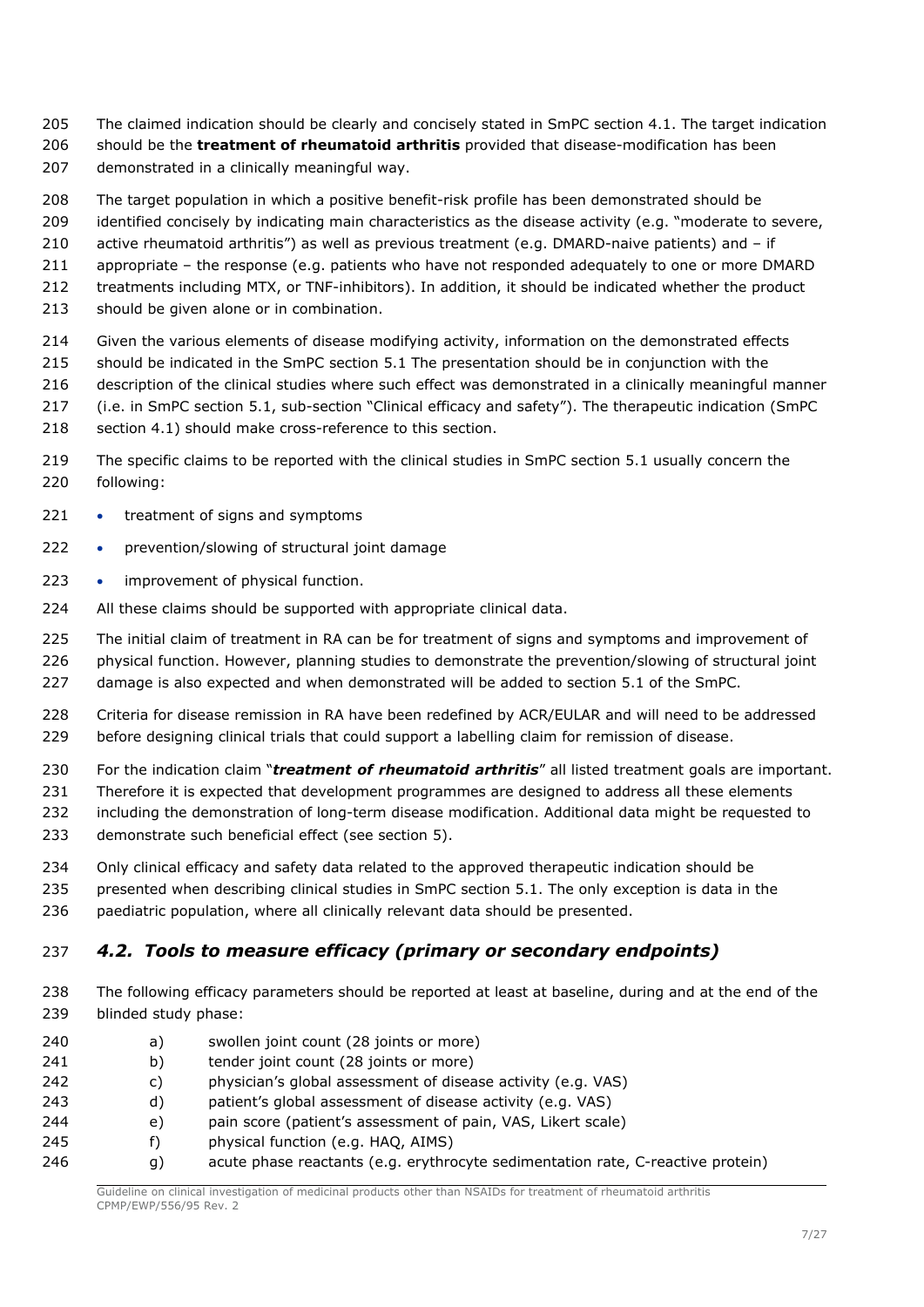- h) radiographic outcomes (e.g. erosions, joint space narrowing; e.g. Sharp van der Heijde scores)
- The efficacy measures a) to f) refer to symptoms and signs characterising the state of the disease.
- Depending on the pharmacological characteristics of the treatment studied the primary efficacy
- measure(s) has/have to be chosen appropriately. Results from the studies will have to be compatible with claimed indications (see section 5, confirmatory studies). Other measures may be acceptable, if
- validated.

### <span id="page-7-0"></span>**4.2.1. Assessment of symptoms and disease activity**

- In general combined measures are to be used to document efficacy. For this purpose only validated composite endpoints (e.g. DAS28, including EULAR categories, ACR response criteria, Simplified Disease Activity Index (SDAI) or Clinical Disease Activity Index (CDAI)) are acceptable as primary or secondary endpoints and results need to be consistent with the single efficacy parameter(s) described. 259 In general, it is expected that both EULAR and ACR outcomes should be reported. Other composite endpoints will be accepted after validation only.
- The chosen outcome measures should not only be used to show improvement of signs and symptoms as a change in disease activity (response) but also status of disease activity and worsening of disease.
- Appropriate descriptive statistics of the baseline, the endpoints and change of the single variables 264 included in the core set are recommended.
- In confirmatory trials the full potential of a test drug should be assessed. Depending on the properties 266 of the product and patient characteristics this may also be reflected by using the ACR70 response and/or validated remission criteria. ACR/EULAR has currently elaborated a new definition of remission. Further remission criteria are those based on the SDAI and CDAI. Remission may be assessed as
- remission on drug or where appropriate on a drug-free period. The percentage of patients achieving a
- low disease activity state by composite scores (DAS, DAS28, SDAI, CDAI) could additionally be
- 271 assessed subject to validation of the endpoints chosen.
- It is important that response criteria are adequately justified, chosen before the study is initiated and
- the thresholds predefined. Time to onset of the primary outcome and sustainability of the primary
- outcome should be assessed.
- For improvement in signs and symptoms the ACR20/50 and/or low disease activity should be assessed
- 276 after 3 to 6 months depending on the properties of the product and the trial design. For trials with an
- 277 active comparator the ACR70 and remission can be assessed at 6 months as these endpoints
- demonstrating higher efficacy can take a longer time to become evident.
- Concomitant symptomatic treatment may be used, but should be documented carefully and the
- possible influence on the results and the way to analyse this should be indicated in the protocol.
- Additionally, careful documentation of concomitant non-pharmacological treatment has to be
- performed. Medication for diseases other than rheumatic should be clearly documented and it is
- recommended that wherever possible that treatments be standardised and pre-defined.

### <span id="page-7-1"></span>**4.2.2. Assessment of structural damage**

 Radiographic progression of RA and long term response to therapy are generally assessed by quantifying changes in joint space narrowing and erosions visible on serial plain radiographs. Sharp-van der Heijde scoring system is recommended. The use of other assessment methods should be

justified.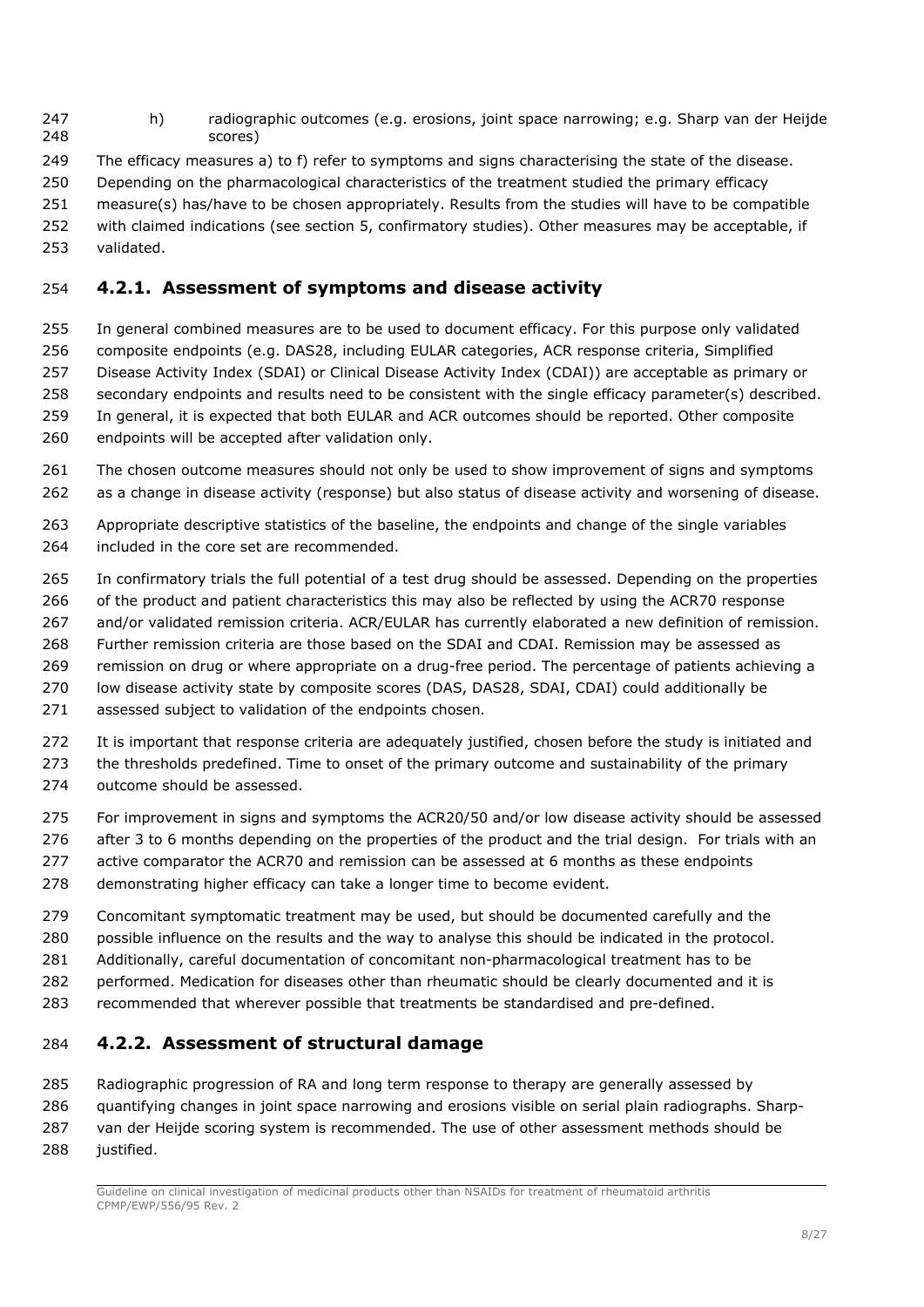It is recommended to demonstrate radiological differences of hands and forefeet on the basis of before/after comparisons using full randomisation and pre-agreed criteria. The conduct of the radiological analysis should be described in detail. Deviations from published and validated methodology should be justified. Radiographs should be taken on fixed and predefined time points and 293 be assessed by at least two assessors blinded to the treatment allocation of the patient, sequence of the radiographs and initial assessment(s) of the other assessor(s). The method for obtaining the final score should be described in detail (e.g. consensus) and be predefined. Intra- and inter- observed 296 variation should be discussed with regard to the observed differences between treatment arms. Handling of missing information should be described and justified. Slowing of radiographic progression does not in itself define a patient benefit and demonstration of such an effect is considered to be a surrogate for long-term clinical benefit (signs and symptoms and/or physical function benefits). However, there is good indirect evidence that, by favourably modifying the natural history of rheumatoid arthritis in terms of structural changes, long-term clinical benefit will occur in a large proportion of patients. It would be expected that an applicant will provide additional evidence to support this surrogacy.

- The extent of radiographic changes in RA varies greatly across populations and is related to the extent of baseline damage and the disease activity. The minimal clinically important difference in progression of structural damage in a given target population should be defined consistently across trials. Any
- chosen cut-off value will need to be defined in the study protocol and be justified carefully considering the demographic and baseline disease characteristics of the target population.
- Using the existing validated technique to assess radiographic progression, i.e. radiographs,
- measurement after 1 year may be sufficient to confirm efficacy in terms of endpoints relevant to
- slowing/prevention of structural damage claim. In exceptional cases a measurement after at least 6
- months may be sufficient depending on the properties of the test drug; this has to be justified by
- robustness of the method and convincing clinical data. It is important to demonstrate long-term
- maintenance of this effect for an additional 12 months.
- Development of imaging techniques, e.g. radiograph, MRI, ultrasound, may lead to increased
- sensitivity. Where MRI is used to supportively document efficacy, clinically relevant changes should be
- defined and justified. At present this technique is not established as a sufficiently recognised measure
- of anti-rheumatic drug efficacy.

## <span id="page-8-0"></span>*4.3. Secondary or supportive evidence for efficacy*

- This can include the following if not assessed as primary endpoints:
- a) ACR 50 response at Week 12
- b) DAS28 (using CRP) response at Week 12
- c) Remission at weeks 12 and/or 24
- d) HAQ score and FACIT scores
- 
- Extra-articular manifestations of RA (e.g. nodules, vasculitis) are important to assess in this systemic disease.
- Other methods such as arthroscopy, scintigraphy, ultrasonography, or other biochemical
- measurements (e.g. serum, urine, joint fluid) may also be used to show supportive evidence for
- efficacy but only when the methods have been subjected to prior validation and their clinical relevance
- predefined.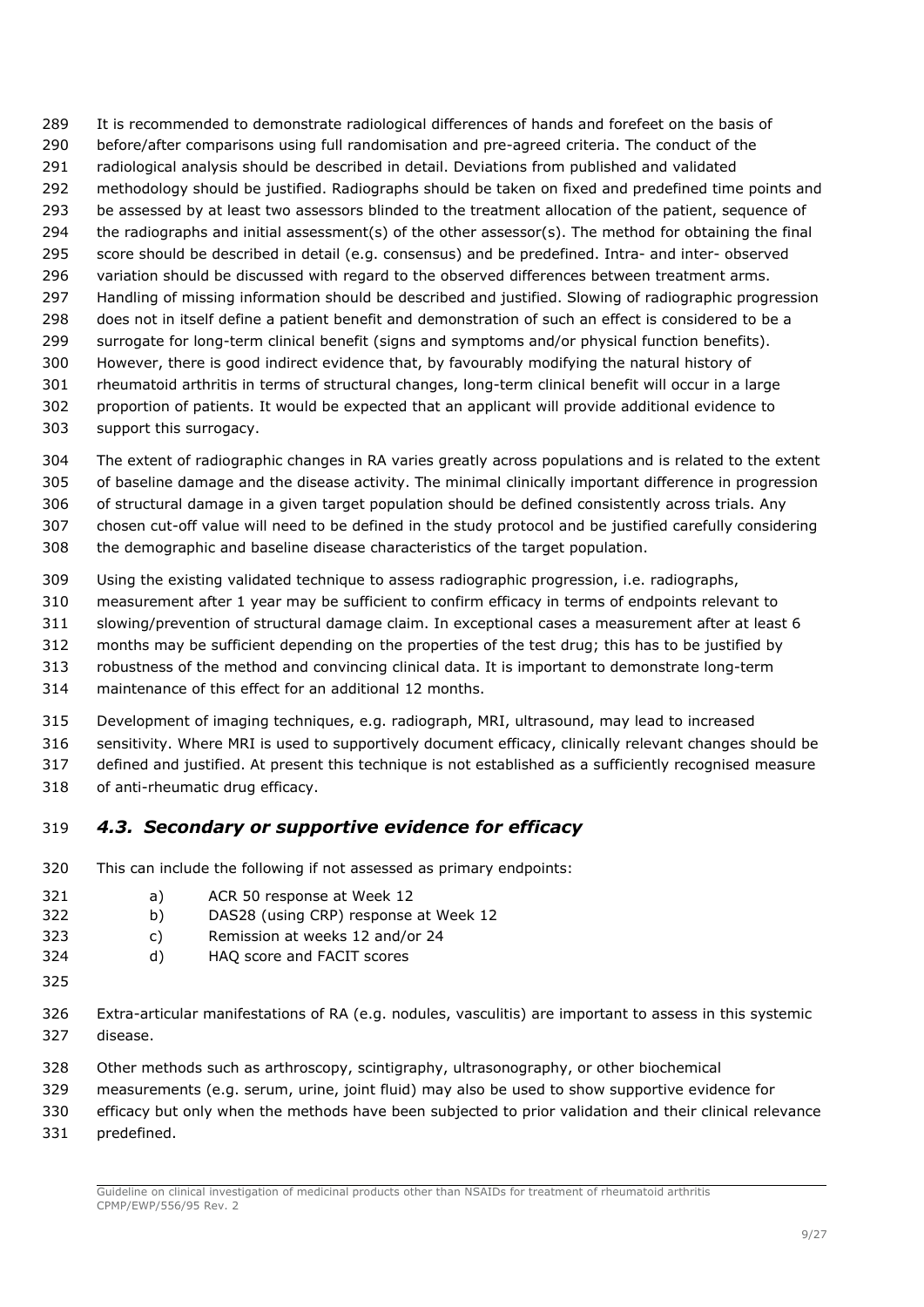- Biomarkers are optional, but might provide more insight into which specific target population the test drug may be most useful.
- 

# <span id="page-9-0"></span>**5. Strategy and design of clinical trials**

### <span id="page-9-1"></span>*5.1. Pharmacokinetics*

- The pharmacokinetic properties of the medicinal product should be investigated following existing guidelines.
- For some medicinal products which are for intra-articular administration (e.g. corticosteroids) the residence time in the joint and the systemic availability of the active substance may be investigated in
- order to obtain data about maintenance of effect and systemic safety.

### <span id="page-9-2"></span>*5.2. Dose-Response studies*

- Dose-response studies should be conducted in accordance with existing guidelines.
- Specifically for the RA patient population, Phase II clinical trials may show efficacy but not reveal the full potency of a new compound over time. Therefore, for most products using ACR20 as primary
- outcome might be appropriate.
- In some cases ACR20 may be not sensitive enough to detect differences between doses, especially in
- early arthritis or when non-biological agents are assessed. Instead, an outcome like swollen joint count may be more appropriate.
- In general, duration of dose finding studies depends on the mode of action of the specific drug. For drugs claiming modification of signs and symptoms 3 months is considered appropriate.

## <span id="page-9-3"></span>*5.3. Interactions*

- Interaction studies should be performed in accordance with the existing guidelines. Efficacy and safety implications of concomitant drugs likely to be co-administered in clinical practice should be evaluated. Particular attention should be focused on safety and efficacy interactions with other drugs planned to be administered during pivotal trials.
- Due to the high proportion of patients using anti-rheumatic therapy other than the one studied or treatments other than anti-rheumatic because of co-morbidity, interaction studies regularly have to be performed. Selection of substances for conducting interaction studies should be based on the known
- pharmacokinetic and pharmacodynamic properties of the agent studied, the existing anti-rheumatic
- agents, and other possibly interacting medications. Recommendations from the guideline on
- interactions have to be taken into account.
- If discontinuation of prior DMARD/biologic medication is required, the time of withdrawal prior to
- initiating treatment with the test drug should be the time required for any important pharmacological
- interaction to disappear.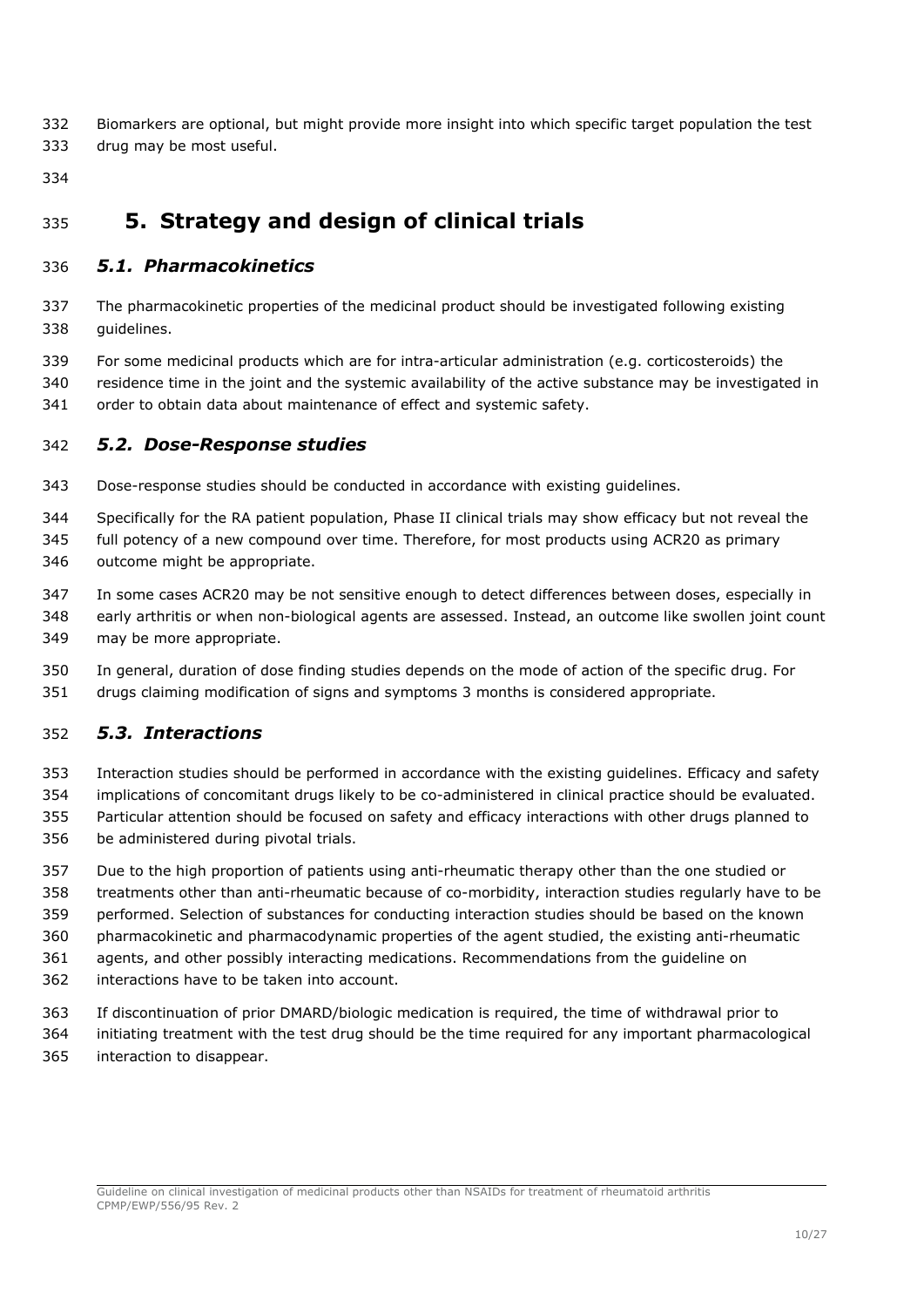### <span id="page-10-0"></span>*5.4. Therapeutic confirmatory studies*

#### <span id="page-10-1"></span>**5.4.1. Target population**

 Observable effects of treatment are dependent on diagnostic criteria applied to patients when entering a study and disease related factors such as stage and duration of disease or disease activity have to be documented appropriately using predefined criteria. With respect to generally accepted predictors for progression of the disease, patients have to be fully and carefully documented in all relevant respects; the mechanism of action and the indication sought have to be taken into consideration too. Thus initial symptoms and signs of active disease (as a minimum measure a) to f) of "tools", (see 4.2. above)), radiographs, presence of non-articular symptoms and signs, and concomitant diseases all have to be recorded. The level of disease activity/symptoms at baseline should be of sufficient severity to permit detection of relevant changes.

- Dose and duration of previous and present anti-rheumatic medication have to be documented appropriately.
- Other treatment modalities potentially interfering with the effect of study treatment are of particular
- importance. Careful documentation of concomitant medication for diseases other than rheumatic must be completely documented.
- The patient population should be well characterised as they may show distinct differences in
- responsiveness to treatment and observed safety profile (e.g. early RA, DMARD failure, TNF-inhibitor-
- failures, multiple-mode of action failures, co-morbidities). The reasons for failure/discontinuation of
- previous therapy should be provided. The target population should match the proposed therapeutic indication and its demographics.
- Specifically selected populations may be defined in the future: biomarkers and genetic markers for example might serve to predict patients with early RA who are more likely to progress to persistent or erosive arthritis and might benefit from specific treatments. These markers might also serve to differentiate responders from non-responders thereby enabling tailoring therapy to the individual
- patient.

 At present diagnostic criteria for the undifferentiated arthritis population are controversial and need to be defined further and validated for use as reliable instruments for the definition of an appropriate study population.

#### <span id="page-10-2"></span>**5.4.2. Study design**

- Study design, outcome measures and duration should be appropriately chosen and justified with regard to the mode of action, magnitude and time course of effect related to the test drug.
- Clinical trials in RA should be randomized and blinded, and the parallel group design is the preferred means of assessing efficacy and safety. There are several recognised design variants of a parallel group trial (e.g. add-on design) (see 5.4.3 to 5.4.5 below).
- Each of these designs allows the continuation of randomised therapy for sufficient time to establish
- effects on chosen endpoints. In all of these designs current therapeutic strategies favouring early treatment should be taken into account.
- Additionally, the time to onset of primary outcome (a particular response or a certain disease activity) should be assessed.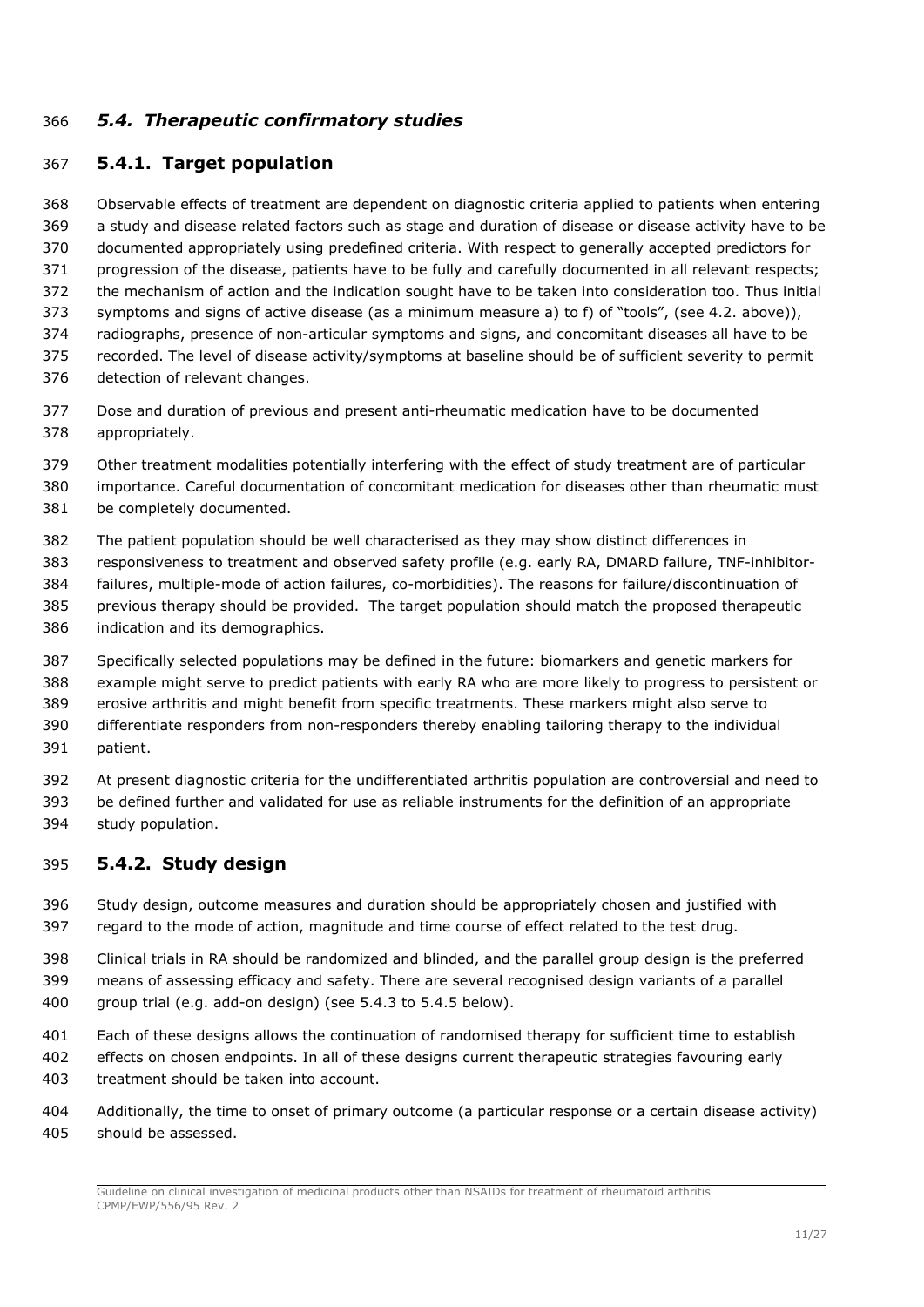- If studies (e.g. add-on design) require stable disease severity on DMARD medications (e.g. MTX), this
- medication should be given for at least the time required for the clinical effect to be fully established
- (e.g. MTX: 6 month) and a stable dose should be given 6 weeks to 3 months prior to initiating
- treatment with the test drug.
- Assessment of relevant subpopulation or subgroup analyses should be prospectively planned, e.g. early
- disease, degree of structural damage at baseline, concomitant medication, patients refractory to other
- treatments.
- In order to support a chronic treatment claim, maintenance of efficacy on treatment and/or after
- discontinuation (drug free period) should be demonstrated by a randomised withdrawal trial. In
- particular, the length of treatment needed for early disease has to be explored.
- Three separate indications are distinguished: first (DMARD-naïve patients), second (MTX-failure or -
- intolerant patients) and third line (anti-TNF-failure or -intolerant patients). See sections 5.4.3 5.4.5 below for endpoints and design.

### <span id="page-11-0"></span>**5.4.3. First line indication**

#### **DMARD-naïve (or MTX-naïve) patients**

 In DMARD-naïve (or MTX-naïve) RA patients a test drug could receive a first-line therapy indication either as monotherapy or in combination with MTX or another DMARD. For inclusion criteria, the ACR/EULAR classification criteria (2010) can be applied.

- As MTX is the standard DMARD treatment in RA a direct comparison to MTX in Phase III trials should be performed. The use of another DMARD should be justified.
- 
- 427 As monotherapy a two-arm study comparing the test drug with an established active comparator (MTX) is recommended. Superiority to MTX should be demonstrated. In exceptional circumstances non-inferiority to MTX with an appropriately justified non-inferiority margin and an overall favourable benefit-risk profile could be accepted if the test drug demonstrates a clear advantage (such as faster onset of action, better tolerability) and also has a large safety database in RA (e.g.
- a drug already licensed for second and third line indications in RA)
- 
- As combination therapy, a three-arm study comparing the test drug alone, MTX alone, and the combination in the same trial is normally recommended. Superiority of the combination to MTX alone has to be shown and needs to be clinically meaningful. The need for add-on treatment needs to be justified (e.g. reduction of drug antibody development, PD effect).
- Different time of onset of effect between test and active comparator may have an impact on the results and this should be sufficiently considered.
- Low disease activity may serve as the primary endpoint.
- In early RA remission responder rate is an achievable and optimal goal. Since regulatory experience is
- limited and scientific discussion is ongoing, selection of patients and trial design should be discussed in a scientific advice procedure.
- To assess disease activity a minimum duration of 6 months is considered appropriate; follow-up
- (preferably blinding maintained) for at least up to 1 year may be required for showing maintenance of effect and safety.

Guideline on clinical investigation of medicinal products other than NSAIDs for treatment of rheumatoid arthritis CPMP/EWP/556/95 Rev. 2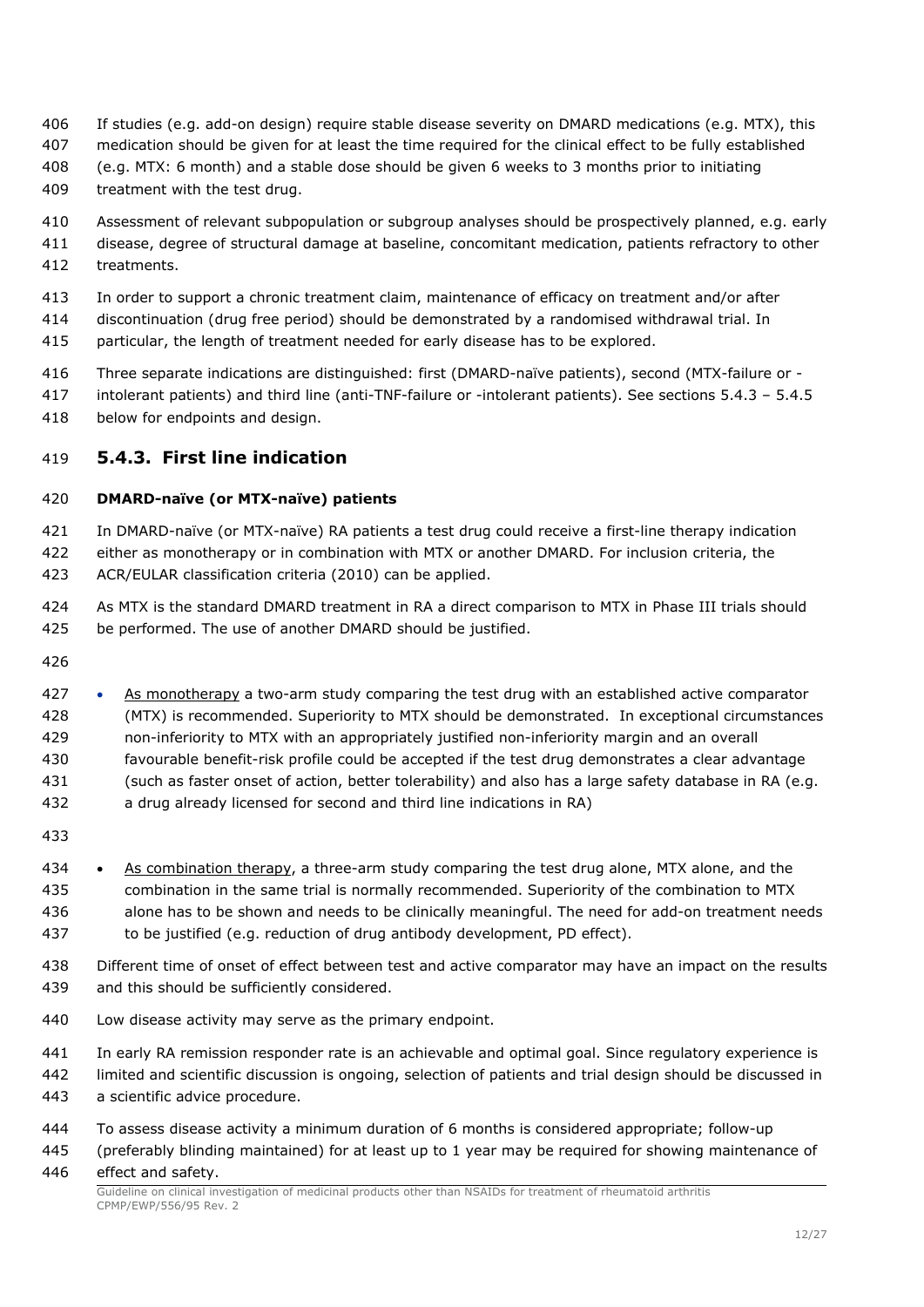Structural damage should be assessed at 12 months but in some cases 6 months may be sufficient. An additional 12 months to demonstrate maintenance of efficacy is required (i.e. a total of 24 months data is required where structural data demonstrating efficacy has been shown at 12 months initially and a total of 18 months data is required where the structural assessment has demonstrated efficacy at 6 months).

#### <span id="page-12-0"></span>**5.4.4. Second line indication**

#### **MTX-failure or MTX–intolerant patients**

 In this context, failure is defined as inadequate clinical response to previous MTX therapy after treatment with MTX. A MTX-failure is usually defined as a patient with persistent disease activity despite MTX therapy on a stable dose of at least 15 mg/week (and < 25 mg/week) of MTX for at least 4 weeks prior to screening and have at least 4 swollen and 4 tender joints and C-reactive protein (CRP)  $≥ 1.5$  mg/dL at screening.

 In clinical studies with MTX-failure patients it is recommended to exclude MTX–intolerant subjects. Similar principles would apply to other DMARDs.

One of the confirmatory studies should be a 3-arm trial which compares the test product with an

appropriate and established comparator and placebo. In case add-on to MTX is planned, MTX has to be

added in each arm. Non-inferiority to the active control could be an acceptable goal for products that

have additional advantages over the standard anti-TNF comparator such as improved tolerability and

better safety prolife in phase III trials. If further safety data is available from other populations,

- particularly RA patients, demonstrating less safety concerns than anti-TNFs, then this will also support
- acceptance of a non-inferiority trial. Low disease activity may be the primary endpoint.
- 

 There are several effective treatment options available for MTX-failure patients, such as TNF-inhibitors, with a more rapid onset of action. Therefore, the placebo-period should be limited to 3 months. After 3 months (imaging at this time point should be considered), the placebo comparator arm should be switched to, or receive as add-on, another DMARD or a targeted biologic (e.g. a TNF inhibitor) in order to continue evaluation of the test drug's comparative safety and maintenance of efficacy long-term. For assessment of disease activity, a minimum duration of 3 months is considered appropriate; follow-up

for at least up to 1 year will be required for showing maintenance of effect and safety.

 In addition to the confirmatory 3-arm trial as proposed above a two-arm study comparing the test drug with an established active comparator is recommended. Low disease activity may serve as the primary endpoint. Non-inferiority to the active control could be an acceptable goal with the caveats

- noted above. For assessment of disease activity, a minimum duration of at least 6 months is
- considered appropriate; follow-up for at least up to 1 year (preferably blinding maintained) will be
- required for showing maintenance of effect and safety.

 Structural damage should be assessed at 12 months but in some cases 6 months may be sufficient. An additional 12 months to demonstrate maintenance of efficacy is required.

#### <span id="page-12-1"></span>**5.4.5. Third-line indication**

#### **Anti-TNF-failure or anti-TNF–intolerant patients**

Guideline on clinical investigation of medicinal products other than NSAIDs for treatment of rheumatoid arthritis CPMP/EWP/556/95 Rev. 2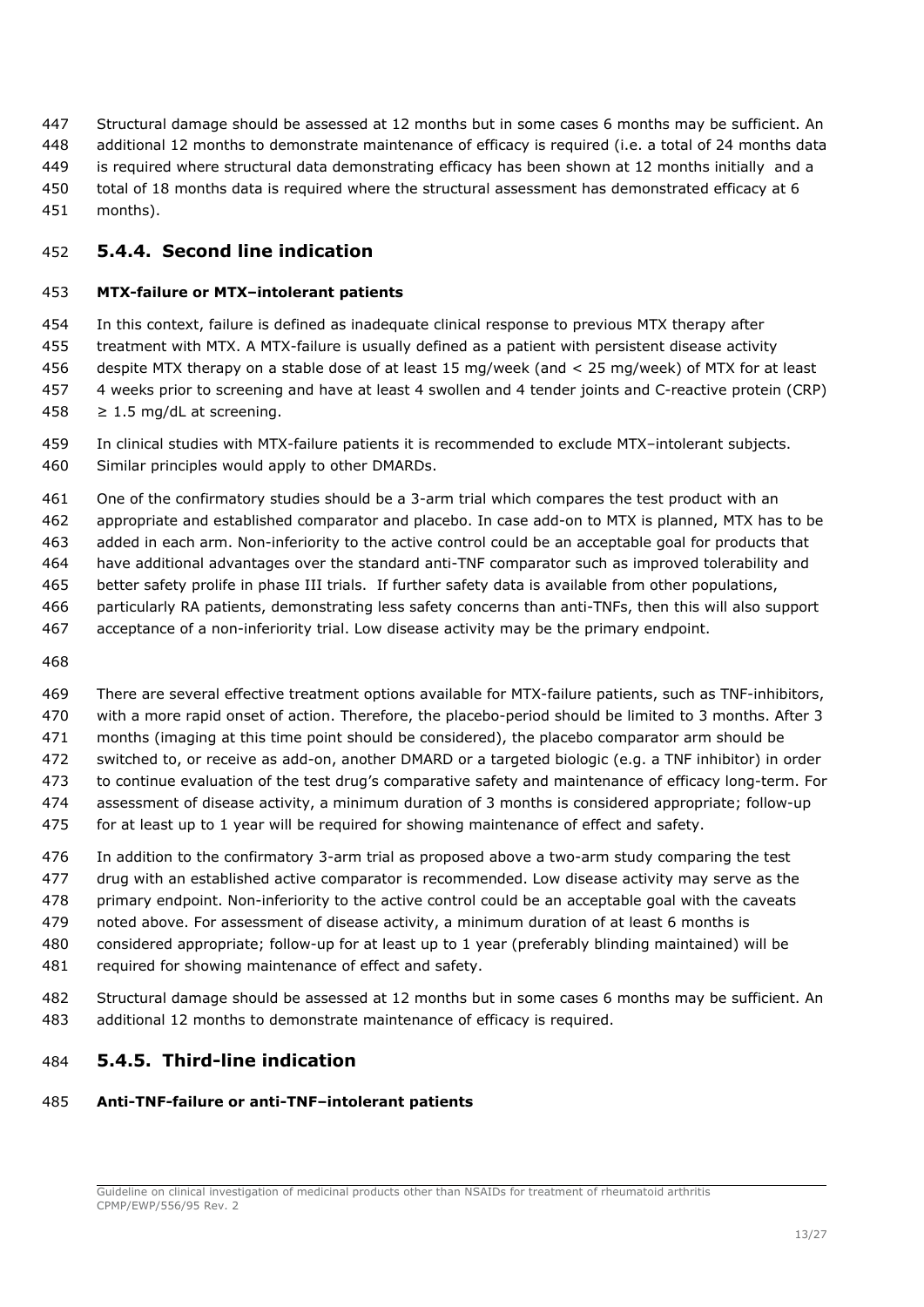- RA patients who respond insufficiently to anti-TNF treatment belong to a group with active progressive
- course of disease despite intensive treatment and have limited treatment options. The response on the
- test drug might therefore be of less magnitude than expected for first and second line indication.
- RA patients should have demonstrated an inadequate efficacy response to one and/or more anti-TNF inhibitors after being treated for at least 3 months.
- For new agents a randomized, blinded study is required.
- For new agents recommended options are:
- a 2-arm study comparing the test drug + MTX with the prior anti-TNF + MTX unchanged (superiority) upon enrolment into the study.
- 495 a 2-arm study comparing the test drug + MTX with MTX + placebo (superiority) for anti-TNF-intolerant patients only.
- Non-inferiority of new agent + MTX versus established comparator in 3rd line + MTX

- 499 For superiority trials (see above) the test drug would need to demonstrate superior efficacy (disease activity) to the placebo/prior therapy comparator. A minimum duration of 3 months for the placebo- controlled phase is considered appropriate. After 3 months, the placebo + MTX or prior anti-TNF + MTX comparator arm should be switched (with blinding maintained) to a comparator established in 3rd line + MTX in order to continue evaluation of the test drug's comparative safety and maintenance of efficacy. Structural damage should be assessed at 6 months.
- 

 Non-inferiority trials (see above): Non-inferiority to the active control (comparator established in 3rd line + MTX) is an acceptable goal. For assessment of disease activity, a minimum duration of at least 6 months for the blinded phase is considered appropriate. Structural damage should also be assessed at 6 months.

- 
- Low disease activity or at least clinically relevant improvement may be the primary endpoint.
- For both study designs 6-months blinded controlled phases seem acceptable in this advanced disease state.

### <span id="page-13-0"></span>**5.4.6. Comparators/concomitant interventions**

- Active comparator studies are preferred, taking the number of established and approved therapies in
- this disease into account. The need for and the appropriate choice of an active comparator is
- determined by the intended therapeutic position of the product or the population to be treated. Since
- there are several different classes of new agents with different specific modes of action, the
- appropriateness of the chosen active comparator should be justified. A demonstration of the superiority
- of the test drug to an appropriate comparator in at least one study is more persuasive of its efficacy
- than a demonstration of equivalence or non-inferiority.
- Treatment with combinations is increasingly used in patients who have failed monotherapy. A
- pharmacological rationale should be presented and the choice of doses justified. Claims of additive or
- synergistic efficacy would need to be supported by specific efficacy data using the proposed
- combination.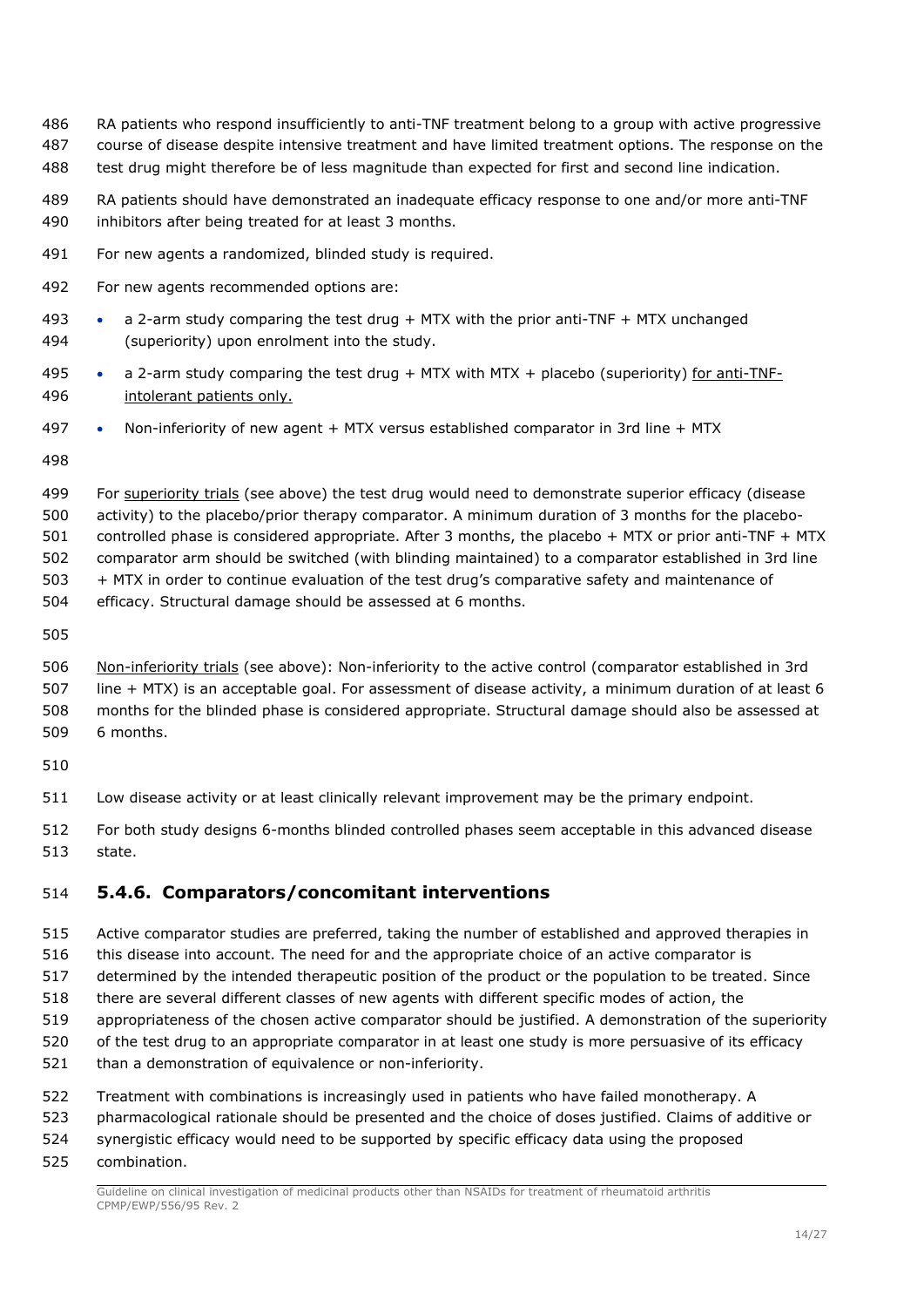- A placebo arm of short duration reinforces the robustness of the study. However, the use of placebo-
- only trials should be restricted to products for which this comparison is strictly necessary for a
- meaningful outcome. The placebo control group should be rescued. It is recommended to provide
- predefined escape rules to provide rescue therapy for non-responding patients; those patients
- demonstrating response could continue therapy unchanged.
- Rescue treatment should be standardised, monitored and carefully recorded for each individual patient.
- The time points of endpoint assessment should be appropriately chosen to avoid confounding the
- effects of the rescue medication.

### <span id="page-14-0"></span>**5.4.7. Duration of clinical trials**

 The required duration of clinical trials depends largely on the chosen endpoint, the sensitivity of applied and accepted assessment methods, and the characteristics of the agent and the magnitude of its effects as well as the disease characteristics of the patients (see also 5.4.3 – 5.4.5).

 Generally, the chosen duration depends on the mode of action of the product and should be justified; it should be of sufficient time to allow a meaningful comparison of the effect and to obtain a clear outcome.

## <span id="page-14-1"></span>**6. Clinical safety evaluation**

### <span id="page-14-2"></span>*6.1. Specific adverse events to be monitored*

 Prior to licensing the safety database should be sufficient to characterise the safety profile of the medicinal product. A sufficiently robust and extensive safety database is required particularly for early disease stages.

 The analyses of safety data should particularly focus on specific adverse effects related to the mode of action or risks known for the specific substance class (e.g. for TNF-alpha blocker: increased infectious risk, malignancies, infusion reactions). Some of these specific adverse effects might occur after drug discontinuation and should be evaluated and documented for an appropriate period post study.

- As cardiovascular safety problems are common in RA patients, this should be specifically monitored.
- In order to show that the medicinal product has no deleterious effects on the joints, evidence should be provided that structural damage is not accelerated.
- It is important to realise that because of the nature of the disease, normally characterised by life-long progression and because of long-lasting medical treatment with highly active options to treat RA,
- adverse drug reactions must be detected as early as possible and signals be identified with high
- sensitivity. With drug substances severely affecting important physiologic organ functions, the early
- detection of the comprehensive adverse reaction profile for any newly introduced drug substance and
- especially any newly introduced therapeutic class presents a considerable challenge. Therefore it is
- clearly required that the general principles to achieve this are applied and efficiently introduced to the
- development of any new drug product to treat RA. In addition, clinical trials should evaluate immune
- system function, e.g. serum immunoglobulins and lymphocyte subsets, as well as assessing
- immunogenicity for biologicals in order to better characterize the long-term safety consequences of any adverse findings.
- To assess clinical safety and identify relevant adverse reactions an observation period of not less than 12 months is required. Taking into consideration the chronicity of the disease, and the need for long-
- term treatment, longer periods may be more appropriate.

Guideline on clinical investigation of medicinal products other than NSAIDs for treatment of rheumatoid arthritis CPMP/EWP/556/95 Rev. 2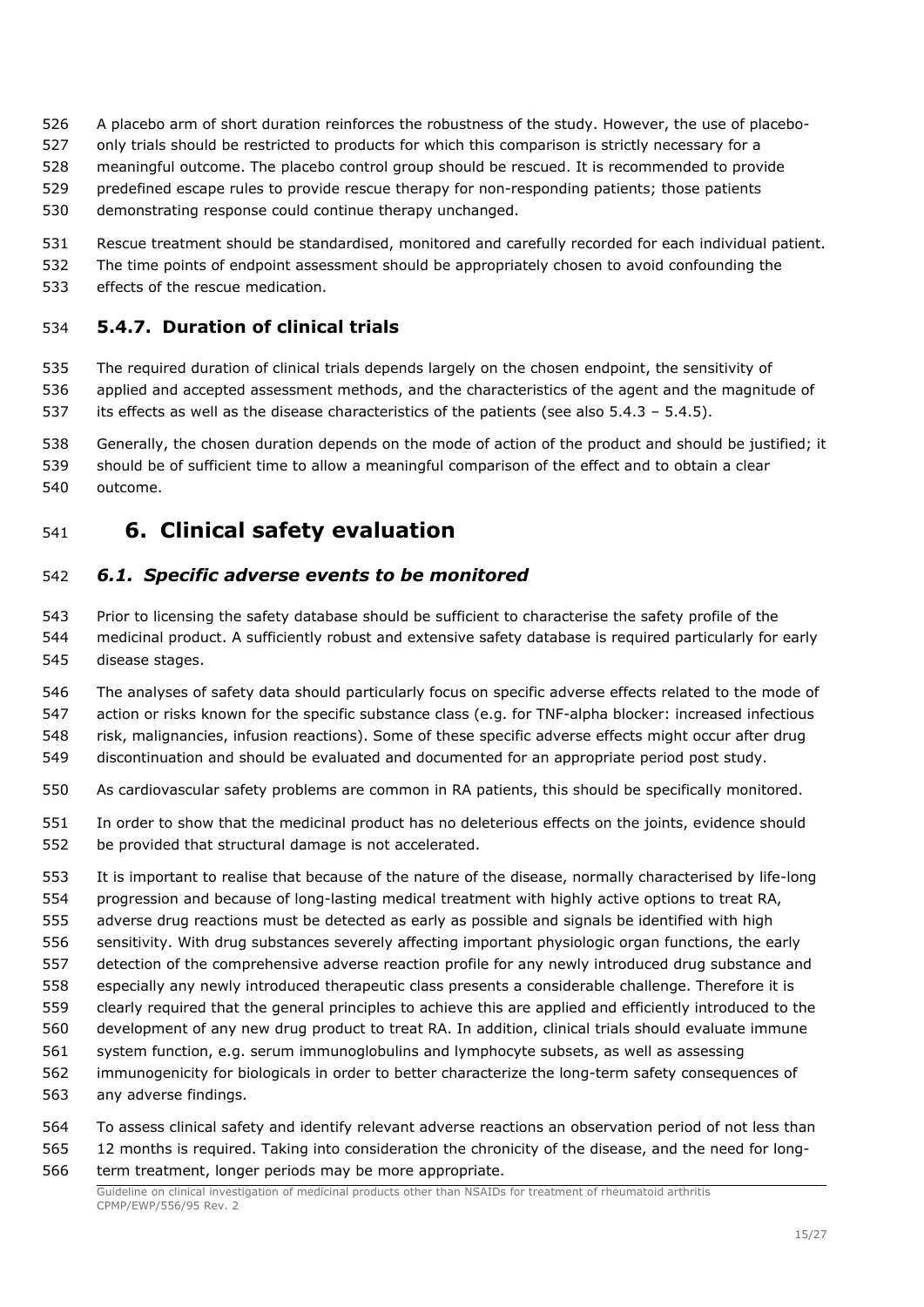- Intra-articularly applied medicinal products should prove local tolerability by means of data from
- clinical efficacy trials. Systemic risks should be assessed based on the residence time in the treated joint and on data for systemic availability. For clinical safety reasons (e.g. anticipation of deleterious
- effect on the joints) it may be advisable to perform radiograph examinations.

## <span id="page-15-0"></span>*6.2. Extent of population exposure to assess clinical safety*

- The safety database to be submitted for assessing a new product should be sufficiently large taking
- into consideration the mechanism of action, safety profile and co-morbidities of the patients. If RA is
- an additional indication for an already approved product, safety data obtained in other populations can
- be considered, provided the dosage regimen is the same and the population is expected to behave similarly.
- Considering the characteristics of the patient population sufficient data should be generated in geriatric
- patients. Available data should be reported separately for patients aged 65-74, 75-85 and 85 and older.
- For substance groups for which specific serious drug-related risks are known a larger safety population may be needed.
- For further identification of rare adverse events associated with new therapies, intensive safety
- evaluation during randomised trials may be considered supportive, and emphasis should be placed on
- post-marketing surveillance and use of registries.

## <span id="page-15-1"></span>*6.3. Extent of population exposure to assess clinical safety*

- RA is a chronic disease and most of the systemic and intra-articular drugs will need to be approved for
- long-term treatment or chronic repeated use. Thus, safety assessment should be consistent with standard CHMP requirements for safety data on long-term treatments. Detailed RMP's will need to be
- drawn up tailored to the likely risks and knowledge of the product.
- 

Guideline on clinical investigation of medicinal products other than NSAIDs for treatment of rheumatoid arthritis CPMP/EWP/556/95 Rev. 2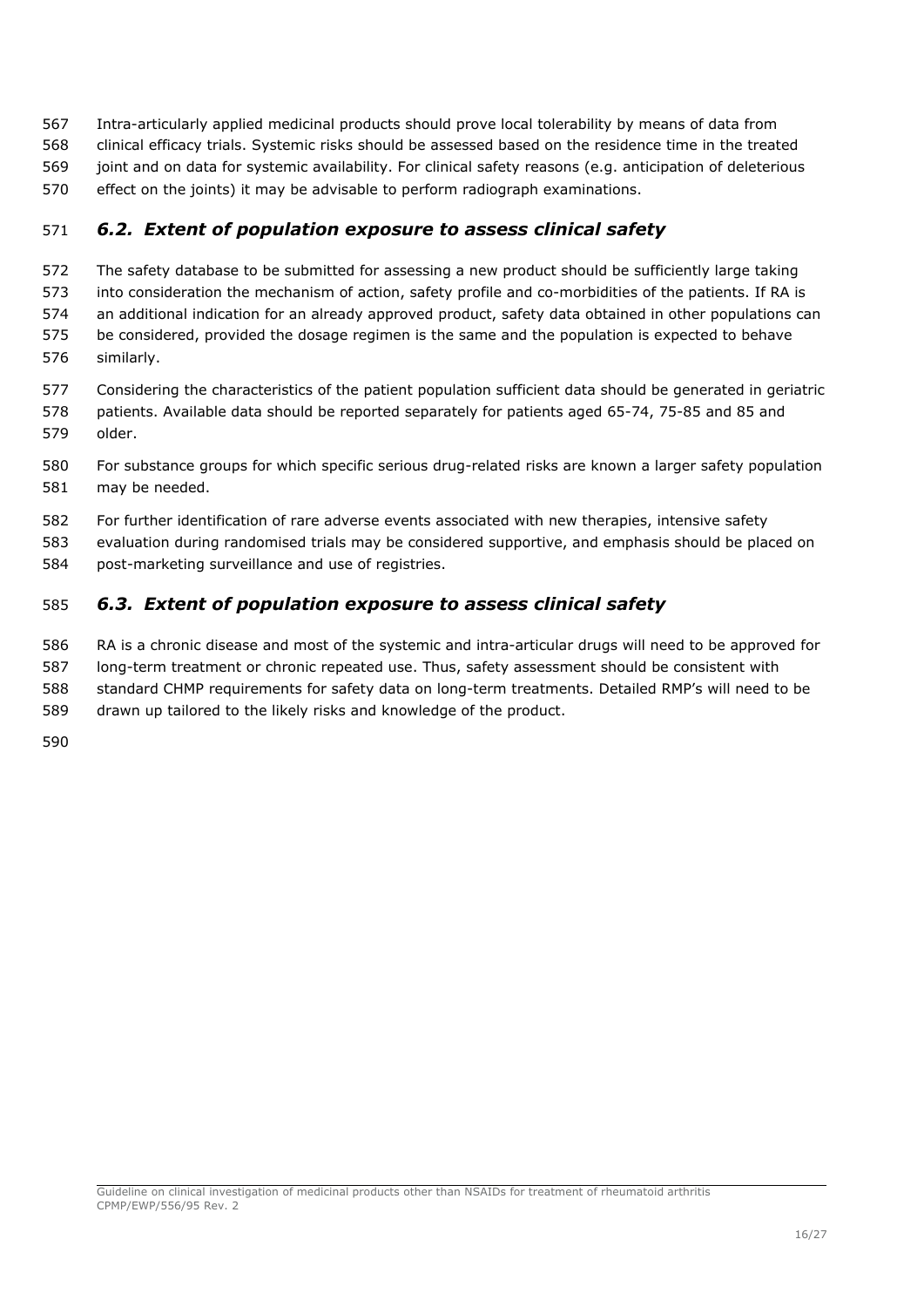## <span id="page-16-0"></span>**References**

- 592 1. A proposed revision to the ACR20: the hybrid measure of American College of Rheumatology<br>593 response. Arthritis Rheum 2007: 57(2):193-202. response. Arthritis Rheum 2007; 57(2):193-202.
- 2. Aletaha D, Smolen JS. Threats to validity of observational studies on disease-modifying antirheumatic drug therapies for rheumatoid arthritis: new aspects after the fall of the pyramid and the rise of new therapeutics. Curr Rheumatol Rep 2003; 5(6):409-412.
- 3. Aletaha D, Smolen JS. DMARD use in early rheumatoid arthritis. Lessons from observations in patients with established disease. Clin Exp Rheumatol 2003; 21(5 Suppl 31):S169-S173.
- 599 4. Aletaha D, Eberl G, Nell VP, Machold KP, Smolen JS. Attitudes to early rheumatoid arthritis:<br>600 changing patterns. Results of a survey. Ann Rheum Dis 2004; 63(10):1269-1275. changing patterns. Results of a survey. Ann Rheum Dis 2004; 63(10):1269-1275.
- 5. Aletaha D, Nell VP, Stamm T, Uffmann M, Pflugbeil S, Machold K et al. Acute phase reactants add little to composite disease activity indices for rheumatoid arthritis: validation of a clinical activity score. Arthritis Res Ther 2005;  $7(4)$ :R796-R806.
- 6. Aletaha D, Smolen J. The Simplified Disease Activity Index (SDAI) and the Clinical Disease Activity Index (CDAI): a review of their usefulness and validity in rheumatoid arthritis. Clin Exp Rheumatol 2005; 23(5 Suppl 39):S100-S108.
- 7. Aletaha D, Ward MM, Machold KP, Nell VP, Stamm T, Smolen JS. Remission and active disease in rheumatoid arthritis: defining criteria for disease activity states. Arthritis Rheum 2005; 52(9):2625-2636.
- 8. Aletaha D, Breedveld FC, Smolen JS. The need for new classification criteria for rheumatoid arthritis. Arthritis Rheum 2005; 52(11):3333-3336.
- 9. Aletaha D, Ward MM. Duration of rheumatoid arthritis influences the degree of functional improvement in clinical trials. Ann Rheum Dis 2006; 65(2):227-233.
- 10. Aletaha D. Pooled indices to measure rheumatoid arthritis activity: a good reflection of the physician's mind? Arthritis Res Ther 2006; 8(1):102.
- 11. Aletaha D, Smolen J, Ward MM. Measuring function in rheumatoid arthritis: Identifying reversible and irreversible components. Arthritis Rheum 2006; 54(9):2784-2792.
- 12. Aletaha D, Smolen JS. Remission of rheumatoid arthritis: should we care about definitions? Clin Exp Rheumatol 2006; 24(6 Suppl 43):S-51.
- 13. Aletaha D, Smolen JS. The definition and measurement of disease modification in inflammatory rheumatic diseases. Rheum Dis Clin North Am 2006; 32(1):9-44, vii.
- 14. Aletaha D, Funovits J, Keystone EC, Smolen JS. Disease activity early in the course of treatment predicts response to therapy after one year in rheumatoid arthritis patients. Arthritis Rheum 2007; 56(10):3226-3235.
- 15. Aletaha D, Smolen JS. The Simplified Disease Activity Index (SDAI) and Clinical Disease Activity Index (CDAI) to monitor patients in standard clinical care. Best Pract Res Clin Rheumatol 2007; 21(4):663-675.
- 16. Aletaha D, Landewe R, Karonitsch T, Bathon J, Boers M, Bombardier C et al. Reporting disease activity in clinical trials of patients with rheumatoid arthritis: EULAR/ACR collaborative recommendations. Ann Rheum Dis 2008; 67(10):1360-1364.
- 17. Aletaha D, Funovits J, Smolen JS. The importance of reporting disease activity states in rheumatoid arthritis clinical trials. Arthritis Rheum 2008; 58(9):2622-2631.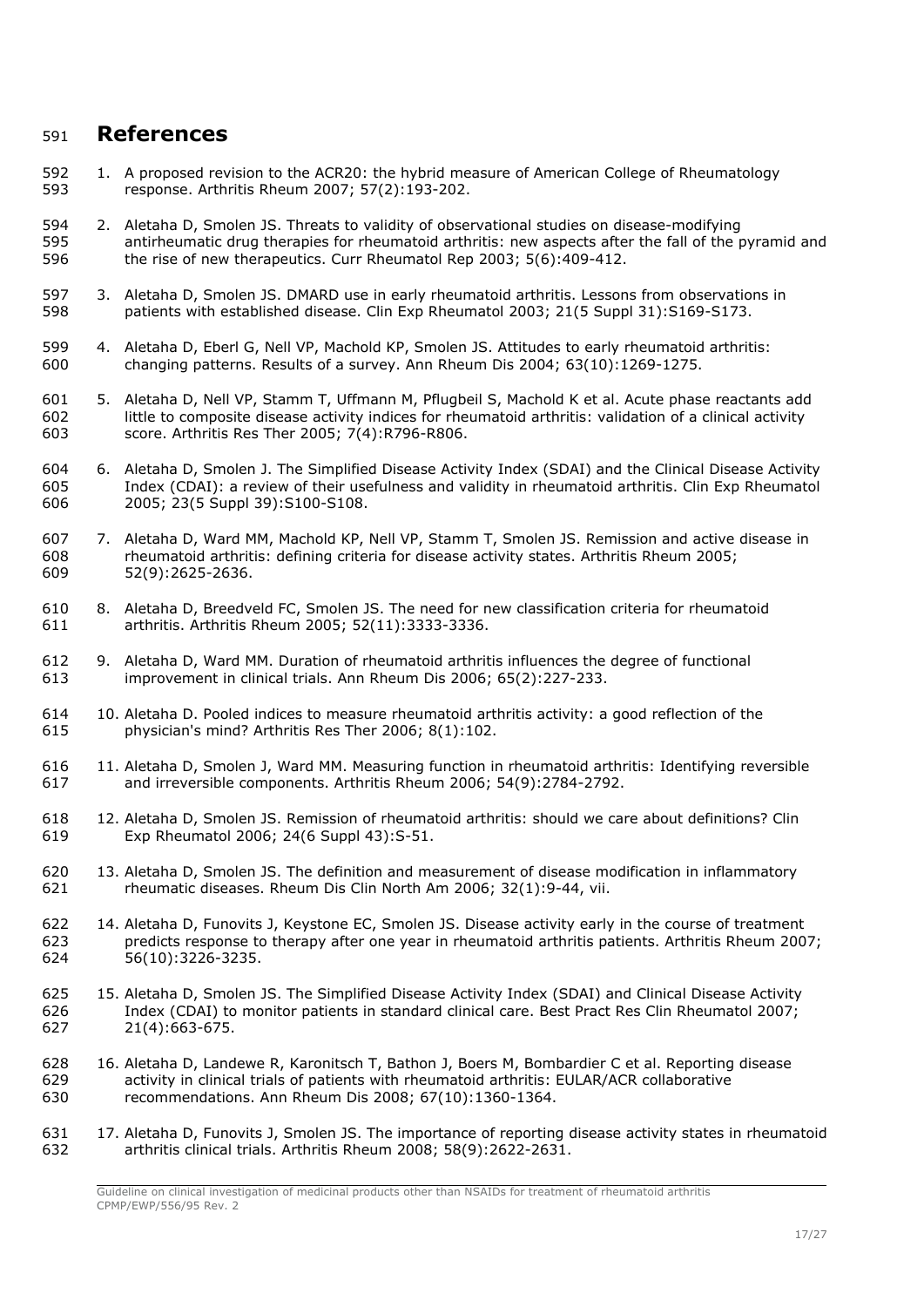- 633 18. Aletaha D, Strand V, Smolen JS, Ward MM. Treatment-related improvement in physical function<br>634 varies with duration of rheumatoid arthritis: a pooled analysis of clinical trial results. Ann Rheum varies with duration of rheumatoid arthritis: a pooled analysis of clinical trial results. Ann Rheum Dis 2008; 67(2):238-243.
- 19. Aletaha D, Huizinga TW. The use of data from early arthritis clinics for clinical research. Best Pract Res Clin Rheumatol 2009; 23(1):117-123.
- 20. Aletaha D, Funovits J, Breedveld FC, Sharp J, Segurado O, Smolen JS. Rheumatoid arthritis joint progression in sustained remission is determined by disease activity levels preceding the period of radiographic assessment. Arthritis Rheum 2009; 60(5):1242-1249.
- 21. Aletaha D, Funovits J, Ward MM, Smolen JS, Kvien TK. Perception of improvement in patients with rheumatoid arthritis varies with disease activity levels at baseline. Arthritis Rheum 2009; 61(3):313-320.
- 22. Bakker MF, Jacobs JW, Verstappen SM, Bijlsma JW. Tight control in the treatment of rheumatoid arthritis: efficacy and feasibility. Ann Rheum Dis 2007; 66 Suppl 3:iii56-iii60.
- 646 23. Bijlsma JW, Boers M, Saag KG, Furst DE. Glucocorticoids in the treatment of early and late RA. Ann 647 Rheum Dis 2003; 62(11):1033-1037.
- 24. Boers M, Ramsden M. Long acting drug combinations in rheumatoid arthritis: a formal overview. J Rheumatol 1991; 18(3):316-324.
- 25. Boers M, Guyatt GH, Oxman AD. Combined effect size: comment on the metaanalysis of second-line drugs in rheumatoid arthritis. Arthritis Rheum 1991; 34(10):1342-1343.
- 26. Boers M. Low-dose prednisone in rheumatoid arthritis patients: placebo treatment? Arthritis Rheum 1991; 34(4):501-502.
- 27. Boers M, Tugwell P. The validity of pooled outcome measures (indices) in rheumatoid arthritis clinical trials. J Rheumatol 1993; 20(3):568-574.
- 28. Boers M. International consensus on which measures to use in rheumatoid arthritis clinical trials. Neth J Med 1993; 43(1-2):55-58.
- 29. Boers M, Tugwell P, Felson DT, van Riel PL, Kirwan JR, Edmonds JP et al. World Health Organization and International League of Associations for Rheumatology core endpoints for symptom modifying antirheumatic drugs in rheumatoid arthritis clinical trials. J Rheumatol Suppl 1994; 41:86-89.
- 30. Boers M, Felson DT. Clinical measures in rheumatoid arthritis: which are most useful in assessing patients? J Rheumatol 1994; 21(9):1773-1774.
- 31. Boers M, van Riel PL, Felson DT, Tugwell P. Assessing the activity of rheumatoid arthritis. Baillieres Clin Rheumatol 1995; 9(2):305-317.
- 32. Boers M. The validity of radiography as outcome measure in rheumatoid arthritis. J Rheumatol 1995; 22(9):1783-1786.
- 33. Boers M, Verhoeven AC, van der LS. [Combination therapy in early rheumatoid arthritis: the COBRA study]. Ned Tijdschr Geneeskd 1997; 141(50):2428-2432.
- 34. Boers M, Verhoeven AC, Markusse HM, Van de Laar MA, Westhovens R, Van Denderen JC et al. Randomised comparison of combined step-down prednisolone, methotrexate and sulphasalazine with sulphasalazine alone in early rheumatoid arthritis. Lancet 1997; 350(9074):309-318.
- 35. Boers M, Brooks P, Strand CV, Tugwell P. The OMERACT filter for Outcome Measures in Rheumatology. J Rheumatol 1998; 25(2):198-199.
- Guideline on clinical investigation of medicinal products other than NSAIDs for treatment of rheumatoid arthritis 36. Boers M. Combination therapy in rheumatoid arthritis. Lancet 1999; 354(9182):952.

CPMP/EWP/556/95 Rev. 2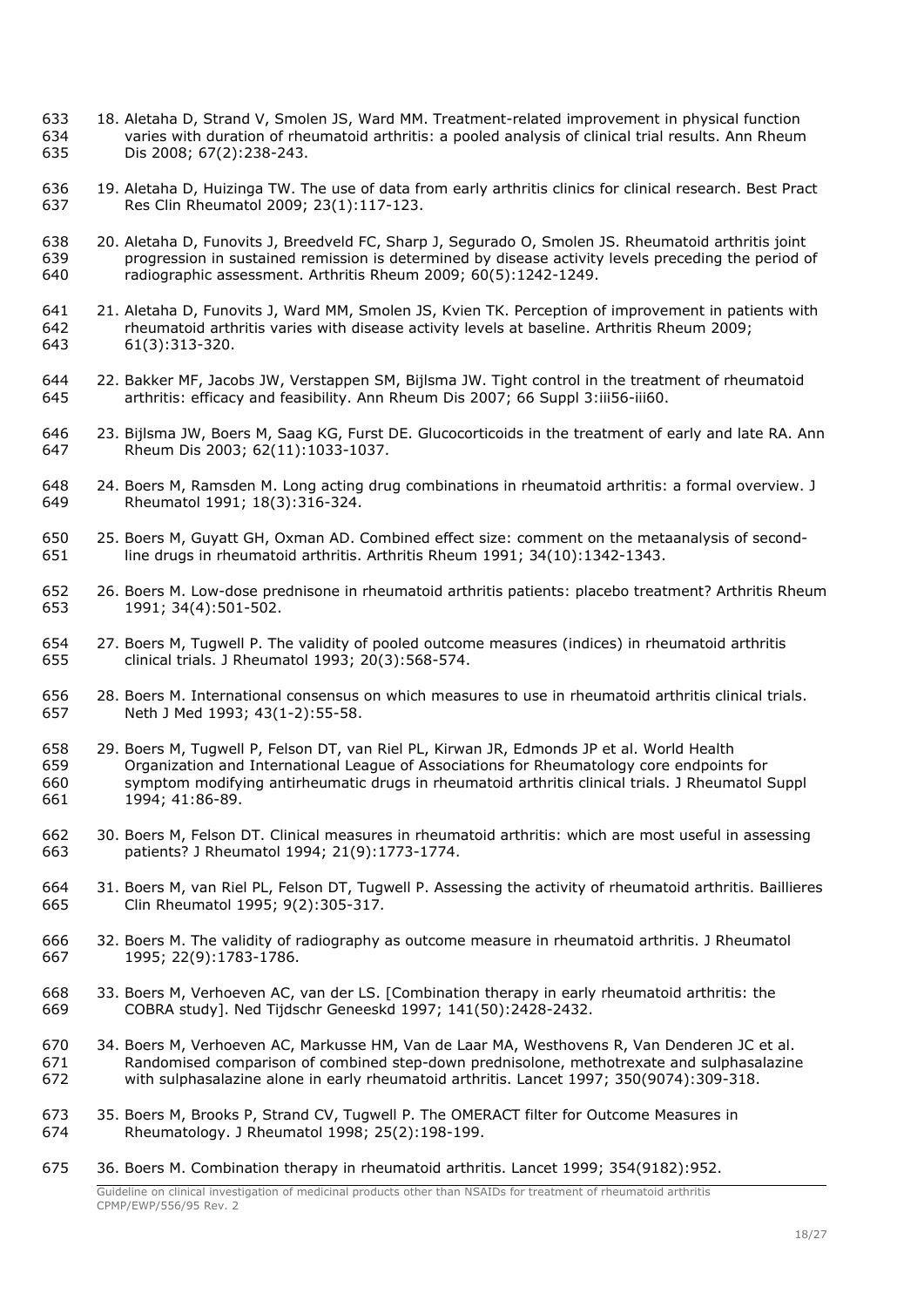- 676 37. Boers M. Demonstration of response in rheumatoid arthritis patients who are nonresponders<br>677 according to the American College of Rheumatology 20% criteria: the paradox of beneficial according to the American College of Rheumatology 20% criteria: the paradox of beneficial treatment effects in nonresponders in the ATTRACT trial. Anti-Tumor Necrosis Factor Trial in Rheumatoid Arthritis with Concomitant Therapy. Arthritis Rheum 2001; 44(11):2703-2704.
- 38. Boers M. Rheumatoid arthritis. Treatment of early disease. Rheum Dis Clin North Am 2001; 27(2):405-14, x.
- 39. Boers M, Kostense PJ, Verhoeven AC, van der LS. Inflammation and damage in an individual joint predict further damage in that joint in patients with early rheumatoid arthritis. Arthritis Rheum 2001; 44(10):2242-2246.
- 40. Boers M, Verhoeven AC, van der LS. American College of Rheumatology criteria for improvement in rheumatoid arthritis should only be calculated from scores that decrease on improvement. Arthritis Rheum 2001; 44(5):1052-1055.
- 41. Boers M. Combination treatment in autoimmune diseases. Methodology of combination trials. Springer Semin Immunopathol 2001; 23(1-2):27-33.
- 42. Boers M, van der Heijde DM. Prevention or retardation of joint damage in rheumatoid arthritis: issues of definition, evaluation and interpretation of plain radiographs. Drugs 2002; 62(12):1717-1724.
- 693 43. Boers M. Understanding the window of opportunity concept in early rheumatoid arthritis. Arthritis 694 Rheum 2003: 48(7):1771-1774. Rheum 2003; 48(7):1771-1774.
- 695 44. Boers M, Anderson JJ, Felson DT. Deriving an operational definition of low disease activity state in 696 the umatoid arthritis. I Rheumatol 2003: 30(5):1112-1114. rheumatoid arthritis. J Rheumatol 2003; 30(5):1112-1114.
- 45. Boers M, Nurmohamed MT, Doelman CJ, Lard LR, Verhoeven AC, Voskuyl AE et al. Influence of 698 glucocorticoids and disease activity on total and high density lipoprotein cholesterol in patients with<br>699 rheumatoid arthritis. Ann Rheum Dis 2003: 62(9):842-845. rheumatoid arthritis. Ann Rheum Dis 2003; 62(9):842-845.
- 46. Boers M. Add-on or step-up trials for new drug development in rheumatoid arthritis: a new standard? Arthritis Rheum 2003; 48(6):1481-1483.
- 47. Boers M. Evidence for interaction between disease severity and comorbidity in rheumatoid arthritis? comment on the article by Navarro-Cano et al. Arthritis Rheum 2004; 50(5):1695-1697.
- 48. Boers M. Use of the American College of Rheumatology N (ACR-N) index of improvement in rheumatoid arthritis: argument in opposition. Arthritis Rheum 2005; 52(6):1642-1645.
- 49. Boers M, Brooks P, Simon LS, Strand V, Tugwell P. OMERACT: an international initiative to improve 707 outcome measurement in rheumatology. Clin Exp Rheumatol 2005; 23(5 Suppl 39):S10-S13.
- 708 50. Boers M. COBRA combination therapy in daily practice--getting back to the future. Rheumatology<br>709 (Oxford) 2008: 47(1):1-2. (Oxford) 2008; 47(1):1-2.
- 51. Boers M. A call for pragmatic treatment trials in rheumatoid arthritis. Nat Clin Pract Rheumatol 2008; 4(6):292-293.
- 52. Boers M. Missing data in trials: do we have to keep carrying the last observation forward? Arthritis Rheum 2008; 59(1):2-3.
- 53. Boers M. The time has come to limit the placebo period in rheumatoid arthritis trials to 3 months: A systematic comparison of 3- and 6-month response rates in trials of biologic agents. Ann Rheum Dis 2009: published online 22 Sept 2009.
- 54. Boers M. A new design for registration trials in rheumatoid arthritis allowing secondary head-to- head comparisons with standard of care treatment including biologics. Ann Rheum Dis 2009: in press.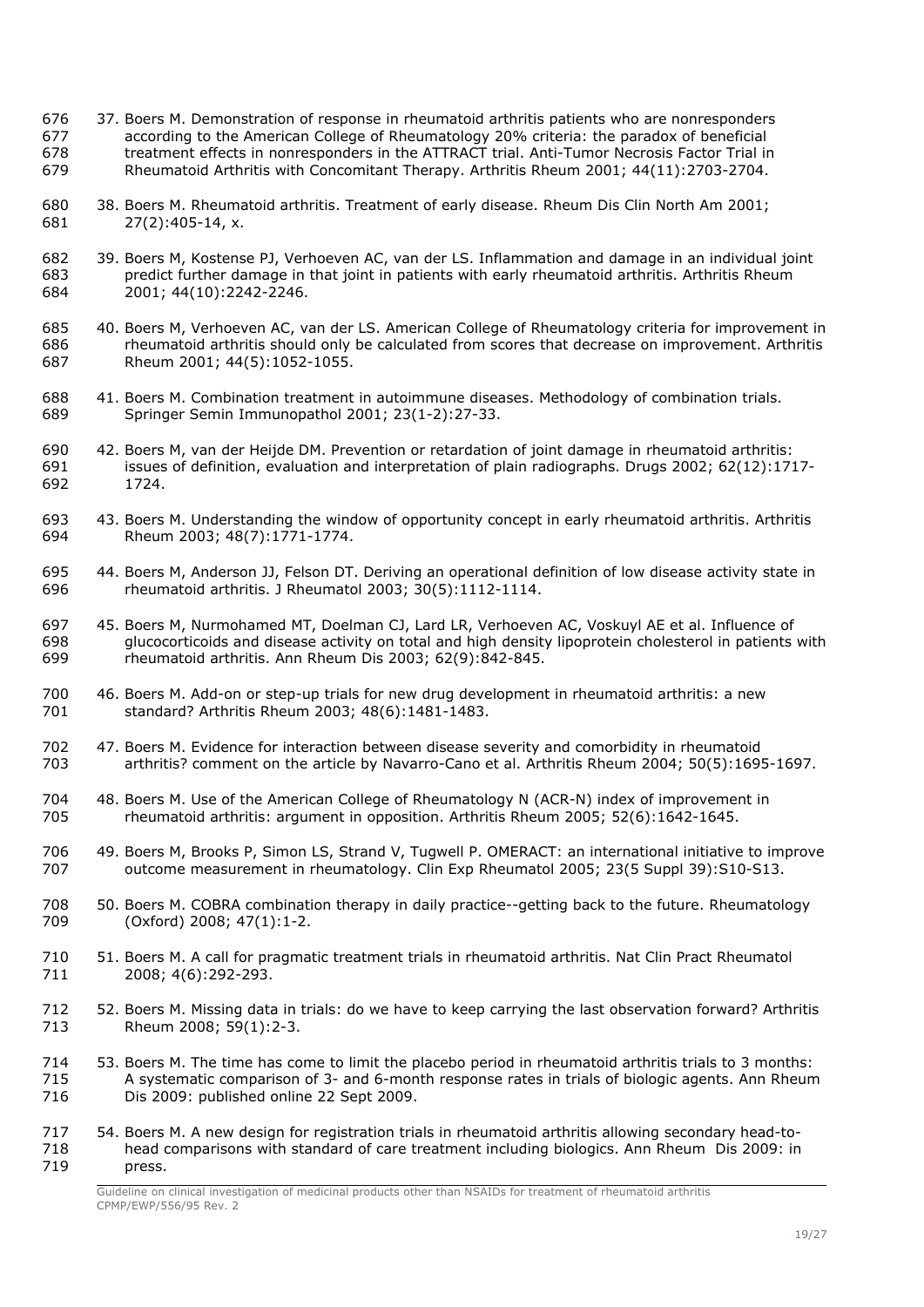- 55. Braun J, Sieper J, van der Heijde D. Definition of discontinuation of anti-tumour necrosis factor therapy in rheumatoid arthritis: a preliminary proposal. Ann Rheum Dis 2003; 62(10):1023-1024.
- 56. Breedveld FC, Han C, Bala M, van der Heijde D, Baker D, Kavanaugh AF et al. Association between baseline radiographic damage and improvement in physical function after treatment of patients with rheumatoid arthritis. Ann Rheum Dis 2005; 64(1):52-55.
- 725 57. Breedveld FC, Weisman MH, Kavanaugh AF, Cohen SB, Pavelka K, van Vollenhoven R, Sharp J, 726 [18] The PREMIFR study: A multicenter, randomized, double-blind clini Perez JL, Spencer-Green GT. [The PREMIER study: A multicenter, randomized, double-blind clinical](http://www.ncbi.nlm.nih.gov/pubmed/16385520?ordinalpos=6&itool=EntrezSystem2.PEntrez.Pubmed.Pubmed_ResultsPanel.Pubmed_DefaultReportPanel.Pubmed_RVDocSum)  [trial of combination therapy with adalimumab plus methotrexate versus methotrexate alone or](http://www.ncbi.nlm.nih.gov/pubmed/16385520?ordinalpos=6&itool=EntrezSystem2.PEntrez.Pubmed.Pubmed_ResultsPanel.Pubmed_DefaultReportPanel.Pubmed_RVDocSum)  [adalimumab alone in patients with early, aggressive rheumatoid arthritis who had not had previous](http://www.ncbi.nlm.nih.gov/pubmed/16385520?ordinalpos=6&itool=EntrezSystem2.PEntrez.Pubmed.Pubmed_ResultsPanel.Pubmed_DefaultReportPanel.Pubmed_RVDocSum)  [methotrexate treatment.](http://www.ncbi.nlm.nih.gov/pubmed/16385520?ordinalpos=6&itool=EntrezSystem2.PEntrez.Pubmed.Pubmed_ResultsPanel.Pubmed_DefaultReportPanel.Pubmed_RVDocSum) Arthritis Rheum. 2006;54(1):26-37.
- 58. Bruynesteyn K, van der Heijde D, Boers M, Lassere M, Boonen A, Edmonds J et al. Minimal clinically important difference in radiological progression of joint damage over 1 year in rheumatoid arthritis: preliminary results of a validation study with clinical experts. J Rheumatol 2001; 28(4):904-910.
- 59. Bruynesteyn K, van der Heijde D, Boers M, Saudan A, Peloso P, Paulus H et al. Determination of the minimal clinically important difference in rheumatoid arthritis joint damage of the Sharp/van der Heijde and Larsen/Scott scoring methods by clinical experts and comparison with the smallest detectable difference. Arthritis Rheum 2002; 46(4):913-920.
- 60. Bruynesteyn K, van der Heijde D, Boers M, Saudan A, Peloso P, Paulus H et al. Detecting 739 radiological changes in rheumatoid arthritis that are considered important by clinical experts:<br>740 influence of reading with or without known sequence. J Rheumatol 2002; 29(11):2306-2312. influence of reading with or without known sequence. J Rheumatol 2002; 29(11):2306-2312.
- 741 61. Bruynesteyn K, van der Heijde D, Boers M, Verhoeven A, Boonen A, van der LS. Contribution of 742 progression of erosive damage in previously eroded joints in early rheumatoid arthritis trials: 742 progression of erosive damage in previously eroded joints in early rheumatoid arthritis trials:<br>743 COBRA trial as an example. Arthritis Rheum 2002: 47(5):532-536. COBRA trial as an example. Arthritis Rheum 2002; 47(5):532-536.
- 62. Bruynesteyn K, van der Heijde D, Boers M, van der LS, Lassere M, van d, V. The Sharp/van der 745 Heijde method out-performed the Larsen/Scott method on the individual patient level in assessing<br>746 Tadiographs in early rheumatoid arthritis. 1 Clin Foidemiol 2004: 57(5):502-512. radiographs in early rheumatoid arthritis. J Clin Epidemiol 2004; 57(5):502-512.
- 63. Bruynesteyn K, Landewe R, van der LS, van der Heijde D. Radiography as primary outcome in rheumatoid arthritis: acceptable sample sizes for trials with 3 months' follow up. Ann Rheum Dis 2004; 63(11):1413-1418.
- 64. Bruynesteyn K, Boers M, Kostense P, van der LS, van der Heijde D. Deciding on progression of joint damage in paired films of individual patients: smallest detectable difference or change. Ann Rheum Dis 2005; 64(2):179-182.
- 65. Calguneri M, Pay S, Caliskaner Z, Apras S, Kiraz S, Ertenli I et al. Combination therapy versus monotherapy for the treatment of patients with rheumatoid arthritis. Clin Exp Rheumatol 1999; 17(6):699-704.
- 66. Combe B, Landewe R, Lukas C, Bolosiu HD, Breedveld F, Dougados M et al. EULAR recommendations for the management of early arthritis: report of a task force of the European Standing Committee for International Clinical Studies Including Therapeutics (ESCISIT). Ann Rheum Dis 2007; 66(1):34-45.
- 67. Dougados M, Aletaha D, van Riel P. Disease activity measures for rheumatoid arthritis. Clin Exp Rheumatol 2007; 25(5 Suppl 46):S22-S29.
- 68. Dougados M, Schmidely N, Le Bars M, Lafosse C, Schiff M, Smolen JS et al. Evaluation of different methods used to assess disease activity in rheumatoid arthritis: analyses of abatacept clinical trial data. Ann Rheum Dis 2009; 68(4):484-489.
- 69. Emery P, Breedveld FC, Hall S, Durez P, Chang DJ, Robertson D et al. Comparison of methotrexate monotherapy with a combination of methotrexate and etanercept in active, early, moderate to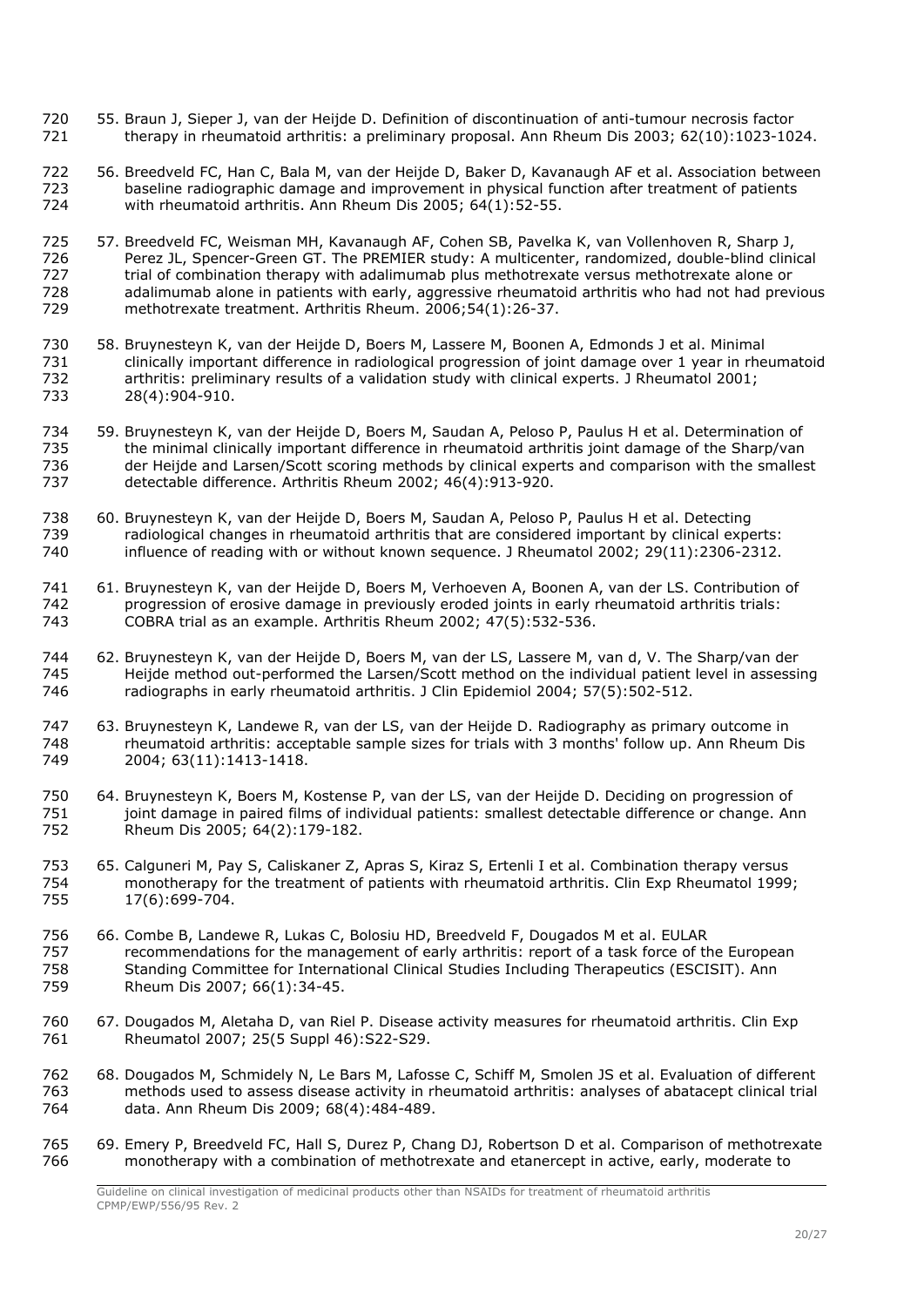- 767 severe rheumatoid arthritis (COMET): a randomised, double-blind, parallel treatment trial. Lancet<br>768 2008: 372(9636):375-382. 2008; 372(9636):375-382.
- 70. Emery P, McInnes IB, van Vollenhoven R, Kraan MC. Clinical identification and treatment of a rapidly progressing disease state in patients with rheumatoid arthritis. Rheumatology (Oxford) 2008; 47(4):392-398.
- 772 71. Fautrel B, Pham T, Mouterde G, Le L, X, Goupille P, Guillemin F et al. Recommendations of the 773 French Society for Rheumatology regarding TNFalpha antagonist therapy in patients with rheumatoid arthritis. Joint Bone Spine 2007; 74(6):627-637.
- 72. Fautrel B, Guillemin F, Meyer O, de Bandt M, Berthelot JM, Flipo RM et al. Choice of second-line disease-modifying antirheumatic drugs after failure of methotrexate therapy for rheumatoid arthritis: a decision tree for clinical practice based on rheumatologists' preferences. Arthritis Rheum 2009; 61(4):425-434.
- 73. Felson DT, Anderson JJ, Boers M, Bombardier C, Chernoff M, Fried B et al. The American College of Rheumatology preliminary core set of disease activity measures for rheumatoid arthritis clinical trials. The Committee on Outcome Measures in Rheumatoid Arthritis Clinical Trials. Arthritis Rheum 1993; 36(6):729-740.
- 74. Felson DT, Anderson JJ, Boers M, Bombardier C, Furst D, Goldsmith C et al. American College of Rheumatology. Preliminary definition of improvement in rheumatoid arthritis. Arthritis Rheum 1995; 38(6):727-735.
- 75. Felson DT, Furst DE, Boers M. Rationale and strategies for reevaluating the ACR20. J Rheumatol 2007; 34(5):1184-1187.
- 76. Felson DT, Smolen JS et al American College of Rheumatology/European League Against Rheumatism Provisional Definition of Remission in Rheumatoid Arthritis for Clinical Trials. ARTHRITIS & RHEUMATISM Vol. 63, No. 3, March 2011, pp 573-586
- 77. Ferraccioli GF, Gremese E, Tomietto P, Favret G, Damato R, Di Poi E. Analysis of improvements, full responses, remission and toxicity in rheumatoid patients treated with step-up combination therapy (methotrexate, cyclosporin A, sulphasalazine) or monotherapy for three years. Rheumatology (Oxford) 2002; 41(8):892-898.
- 78. Furst DE, Schiff MH, Fleischmann RM, Strand V, Birbara CA, Compagnone D, Fischkoff SA, Chartash EK. [Adalimumab, a fully human anti tumor necrosis factor-alpha monoclonal antibody,](http://www.ncbi.nlm.nih.gov/pubmed/14719195?ordinalpos=4&itool=EntrezSystem2.PEntrez.Pubmed.Pubmed_ResultsPanel.Pubmed_DefaultReportPanel.Pubmed_RVDocSum)  [and concomitant standard antirheumatic therapy for the treatment of rheumatoid arthritis: results](http://www.ncbi.nlm.nih.gov/pubmed/14719195?ordinalpos=4&itool=EntrezSystem2.PEntrez.Pubmed.Pubmed_ResultsPanel.Pubmed_DefaultReportPanel.Pubmed_RVDocSum)  [of STAR \(Safety Trial of Adalimumab in Rheumatoid Arthritis\).](http://www.ncbi.nlm.nih.gov/pubmed/14719195?ordinalpos=4&itool=EntrezSystem2.PEntrez.Pubmed.Pubmed_ResultsPanel.Pubmed_DefaultReportPanel.Pubmed_RVDocSum) J Rheumatol. 2003;30(12):2563- 2571.
- 79. Garnero P, Landewe R, Boers M, Verhoeven A, van der LS, Christgau S et al. Association of 801 baseline levels of markers of bone and cartilage degradation with long-term progression of joint 802 damage in patients with early rheumatoid arthritis: the COBRA study, Arthritis Rheum 2002: damage in patients with early rheumatoid arthritis: the COBRA study. Arthritis Rheum 2002; 46(11):2847-2856.
- 80. Genovese MC, Bathon JM, Martin RW, Fleischmann RM, Tesser JR, Schiff MH et al. Etanercept versus methotrexate in patients with early rheumatoid arthritis: two-year radiographic and clinical outcomes. Arthritis Rheum 2002; 46(6):1443-1450.
- 807 81. Genovese MC, Cohen S, Moreland L, Lium D, Robbins S, Newmark R et al. Combination therapy with etanercept and anakinra in the treatment of patients with rheumatoid arthritis who have been treated unsuccessfully with methotrexate. Arthritis Rheum 2004; 50(5):1412-1419.
- 82. Giles JT, Mease P, Boers M, Bresnihan B, Conaghan PG, Heald A et al. Assessing single joints in arthritis clinical trials. J Rheumatol 2007; 34(3):641-647.
- 812 83. Goekoop-Ruiterman YP, Vries-Bouwstra JK, Allaart CF, van Zeben D, Kerstens PJ, Hazes JM et al. Clinical and radiographic outcomes of four different treatment strategies in patients with early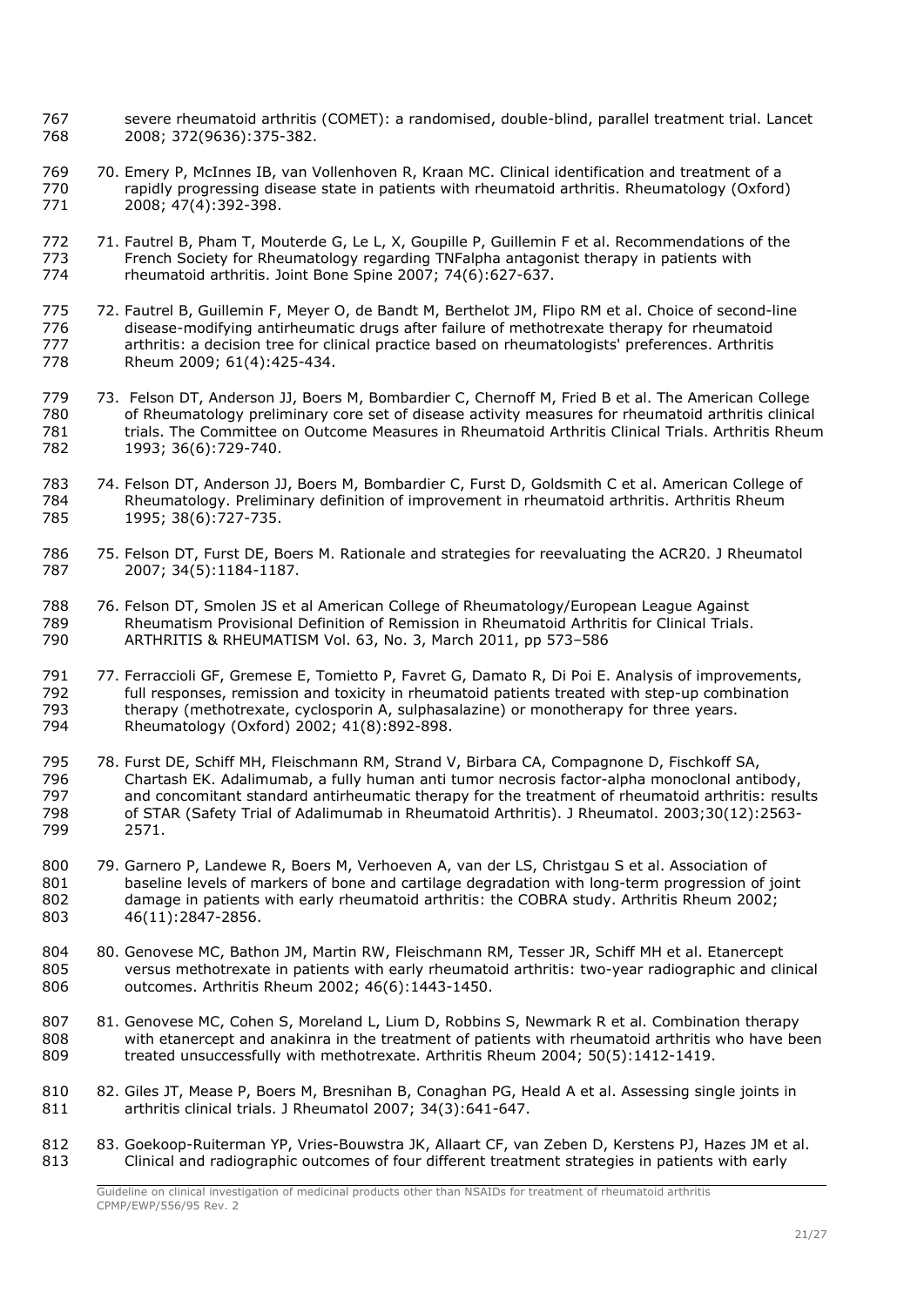- 814 rheumatoid arthritis (the BeSt study): A randomized, controlled trial. Arthritis Rheum 2008; 58(2<br>815 Suppl): S126-S135. Suppl):S126-S135.
- 816 84. Grigor C, Capell H, Stirling A, McMahon AD, Lock P, Vallance R et al. Effect of a treatment strategy of tight control for rheumatoid arthritis (the TICORA study): a single-blind randomised controlled trial. Lancet 2004; 364(9430):263-269.
- 819 85. Gulfe A, Aletaha D, Saxne T, Geborek P. Disease activity level, remission and response in 820 established rheumatoid arthritis: performance of various criteria sets in an observational cohort, treated with anti-TNF agents. BMC Musculoskelet Disord 2009; 10:41.
- 86. Hafstrom I, Albertsson K, Boonen A, van der Heijde D, Landewe R, Svensson B. Remission achieved after 2 years treatment with low-dose prednisolone in addition to disease-modifying anti- rheumatic drugs in early rheumatoid arthritis is associated with reduced joint destruction still present after 4 years: an open 2-year continuation study. Ann Rheum Dis 2009; 68(4):508-513.
- 87. Heiberg T, Kvien TK, Mowinckel P, Aletaha D, Smolen JS, Hagen KB. Identification of disease 827 activity and health status cut-off points for the symptom state acceptable to patients with rheumatoid arthritis. Ann Rheum Dis 2008; 67(7):967-971.
- 88. Hoes JN, Jacobs JW, Boers M, Boumpas D, Buttgereit F, Caeyers N et al. EULAR evidence-based recommendations on the management of systemic glucocorticoid therapy in rheumatic diseases. Ann Rheum Dis 2007; 66(12):1560-1567.
- 89. Kapral T, Stamm T, Machold KP, Montag K, Smolen JS, Aletaha D. Methotrexate in rheumatoid arthritis is frequently effective, even if re-employed after a previous failure. Arthritis Res Ther 2006; 8(2):R46.
- 90. Kapral T, Dernoschnig F, Machold KP, Stamm T, Schoels M, Smolen JS et al. Remission by 836 composite scores in rheumatoid arthritis: are ankles and feet important? Arthritis Res Ther 2007;<br>837 9(4):R72.  $9(4):R72.$
- 91. Karonitsch T, Aletaha D, Boers M, Bombardieri S, Combe B, Dougados M et al. Methods of deriving EULAR/ACR recommendations on reporting disease activity in clinical trials of patients with rheumatoid arthritis. Ann Rheum Dis 2008; 67(10):1365-1373.
- 841 92. Kavanaugh A, Klareskog L, van der Heijde D, Li J, Freundlich B, Hooper M. Improvements in clinical response between 12 and 24 weeks in patients with rheumatoid arthritis on etanercept therapy with or without methotrexate. Ann Rheum Dis 2008; 67(10):1444-1447.
- 93. Kavanaugh A. Therapy: Guidelines in rheumatology: quo vadis? Nat Rev Rheumatol 2009; 5(8):423-424.
- 846 94. Kay J, Westhovens R. Methotrexate: the gold standard without standardisation. Ann Rheum Dis 2009; 68(7):1081-1082.
- 95. Korpela M, Laasonen L, Hannonen P, Kautiainen H, Leirisalo-Repo M, Hakala M et al. Retardation of joint damage in patients with early rheumatoid arthritis by initial aggressive treatment with disease-modifying antirheumatic drugs: five-year experience from the FIN-RACo study. Arthritis Rheum 2004; 50(7):2072-2081.
- 96. Landewe R, van der Heijde D. Presentation and analysis of radiographic data in clinical trials and observational studies. Ann Rheum Dis 2005; 64 Suppl 4:iv48-iv51.
- 97. Landewe RB, Boers M, Verhoeven AC, Westhovens R, Van de Laar MA, Markusse HM et al. COBRA combination therapy in patients with early rheumatoid arthritis: long-term structural benefits of a brief intervention. Arthritis Rheum 2002; 46(2):347-356.
- 98. Landewe RB, Boers M, van der Heijde DM. How to interpret radiological progression in randomized clinical trials? Rheumatology (Oxford) 2003; 42(1):2-5.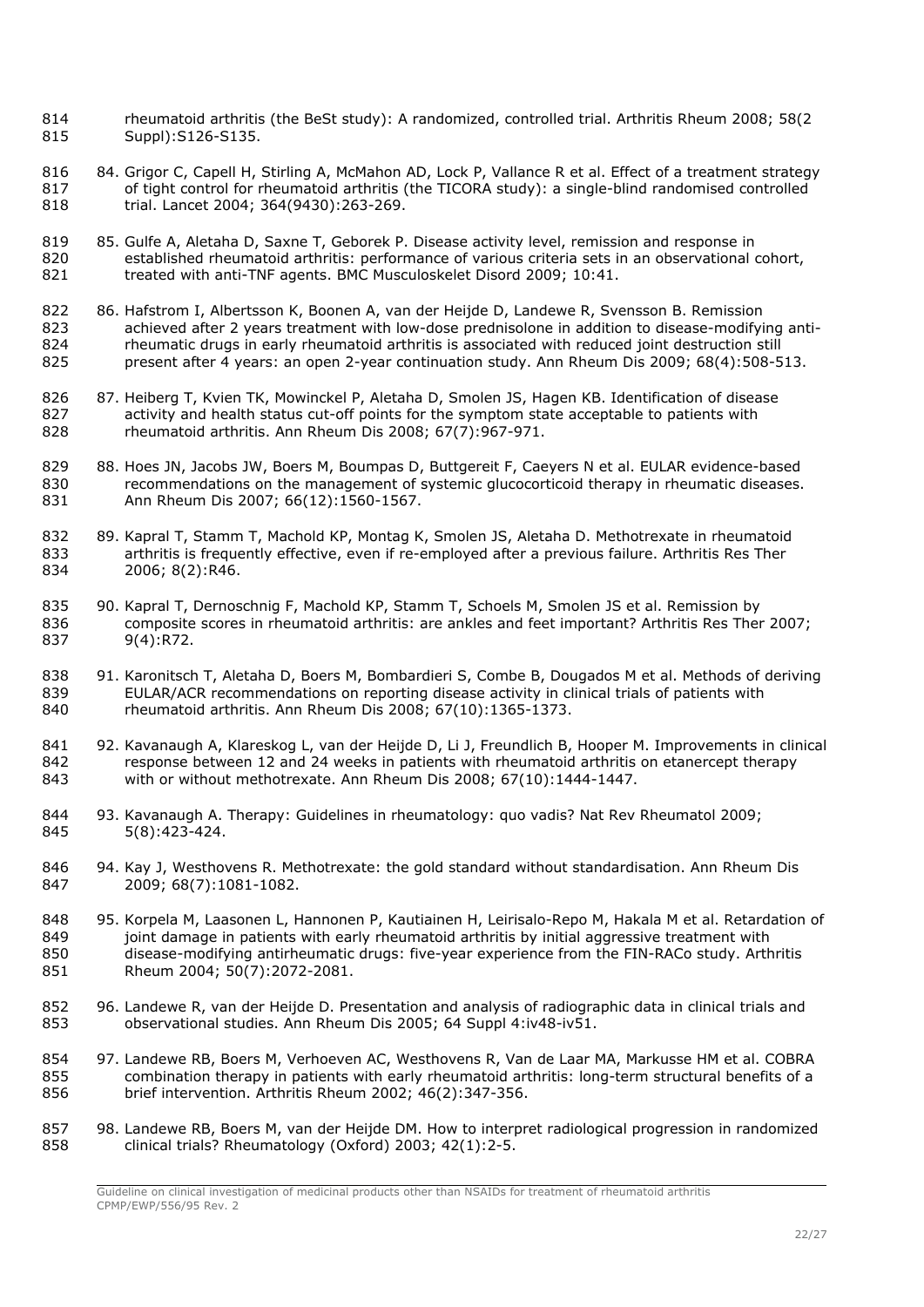- 859 99. Machold KP, Nell V, Stamm T, Aletaha D, Smolen JS. Early rheumatoid arthritis. Curr Opin 860 Rheumatol 2006; 18(3):282-288.
- 861 100. Machold KP, Stamm TA, Nell VP, Pflugbeil S, Aletaha D, Steiner G et al. Very recent onset rheumatoid arthritis: clinical and serological patient characteristics associated with radiographic progression over the first years of disease. Rheumatology (Oxford) 2007; 46(2):342-349.
- 864 101. Makinen H, Kautiainen H, Hannonen P, Sokka T. Is DAS28 an appropriate tool to assess 865 remission in rheumatoid arthritis? Ann Rheum Dis 2005: 64(10):1410-1413. remission in rheumatoid arthritis? Ann Rheum Dis 2005; 64(10):1410-1413.
- 102. Mierau M, Schoels M, Gonda G, Fuchs J, Aletaha D, Smolen JS. Assessing remission in clinical practice. Rheumatology (Oxford) 2007; 46(6):975-979.
- 103. Mottonen T, Hannonen P, Leirisalo-Repo M, Nissila M, Kautiainen H, Korpela M et al. Comparison of combination therapy with single-drug therapy in early rheumatoid arthritis: a randomised trial. FIN-RACo trial group. Lancet 1999; 353(9164):1568-1573.
- 871 104. O'Dell JR, Haire CE, Erikson N, Drymalski W, Palmer W, Eckhoff PJ et al. Treatment of 872 rheumatoid arthritis with methotrexate alone, sulfasalazine and hydroxychloroquine, or a rheumatoid arthritis with methotrexate alone, sulfasalazine and hydroxychloroquine, or a combination of all three medications. N Engl J Med 1996; 334(20):1287-1291.
- 105. O'Dell JR, Leff R, Paulsen G, Haire C, Mallek J, Eckhoff PJ et al. Treatment of rheumatoid arthritis with methotrexate and hydroxychloroquine, methotrexate and sulfasalazine, or a combination of the three medications: results of a two-year, randomized, double-blind, placebo-controlled trial. Arthritis Rheum 2002; 46(5):1164-1170.
- 878 106. Pham B, Cranney A, Boers M, Verhoeven AC, Wells G, Tugwell P. Validity of area-under-the-<br>879 curve analysis to summarize effect in rheumatoid arthritis clinical trials. I Rheumatol 1999: curve analysis to summarize effect in rheumatoid arthritis clinical trials. J Rheumatol 1999; 26(3):712-716.
- 881 107. Pincus T, Kavanaugh A, Aletaha D, Smolen J. Complexities in defining remission in rheumatic 882 diseases. Clin Exp Rheumatol 2006: 24(6 Supple 43): S-6. diseases. Clin Exp Rheumatol 2006; 24(6 Suppl 43): S-6.
- 108. Puolakka K, Kautiainen H, Mottonen T, Hannonen P, Korpela M, Julkunen H et al. Impact of initial aggressive drug treatment with a combination of disease-modifying antirheumatic drugs on the development of work disability in early rheumatoid arthritis: a five-year randomized followup trial. Arthritis Rheum 2004; 50(1):55-62.
- 109. Puolakka K, Kautiainen H, Mottonen T, Hannonen P, Korpela M, Hakala M et al. Early suppression of disease activity is essential for maintenance of work capacity in patients with recent-onset rheumatoid arthritis: five-year experience from the FIN-RACo trial. Arthritis Rheum 2005; 52(1):36-41.
- 891 110. Saag KG, Teng GG, Patkar NM, Anuntiyo J, Finney C, Curtis JR et al. American College of Rheumatology 2008 recommendations for the use of nonbiologic and biologic disease-modifying antirheumatic drugs in rheumatoid arthritis. Arthritis Rheum 2008; 59(6):762-784.
- 111. Saleem B, Mackie S, Quinn M, Nizam S, Hensor E, Jarrett S et al. Does the use of tumour necrosis factor antagonist therapy in poor prognosis, undifferentiated arthritis prevent progression to rheumatoid arthritis? Ann Rheum Dis 2008; 67(8):1178-1180.
- 112. Schoels M, Kapral T, Stamm T, Smolen JS, Aletaha D. Step-up combination versus switching of non-biological disease-modifying antirheumatic drugs in rheumatoid arthritis: results from a retrospective observational study. Ann Rheum Dis 2007; 66(8):1059-1065.
- 900 113. Smolen J, Landewe RB, Mease P, Brzezicki J, Mason D, Luijtens K et al. Efficacy and safety of certolizumab pegol plus methotrexate in active rheumatoid arthritis: the RAPID 2 study. A randomised controlled trial. Ann Rheum Dis 2009; 68(6):797-804.
- 903 114. Smolen JS, Emery P. Efficacy and safety of leflunomide in active rheumatoid arthritis. Rheumatology (Oxford) 2000; 39 Suppl 1:48-56.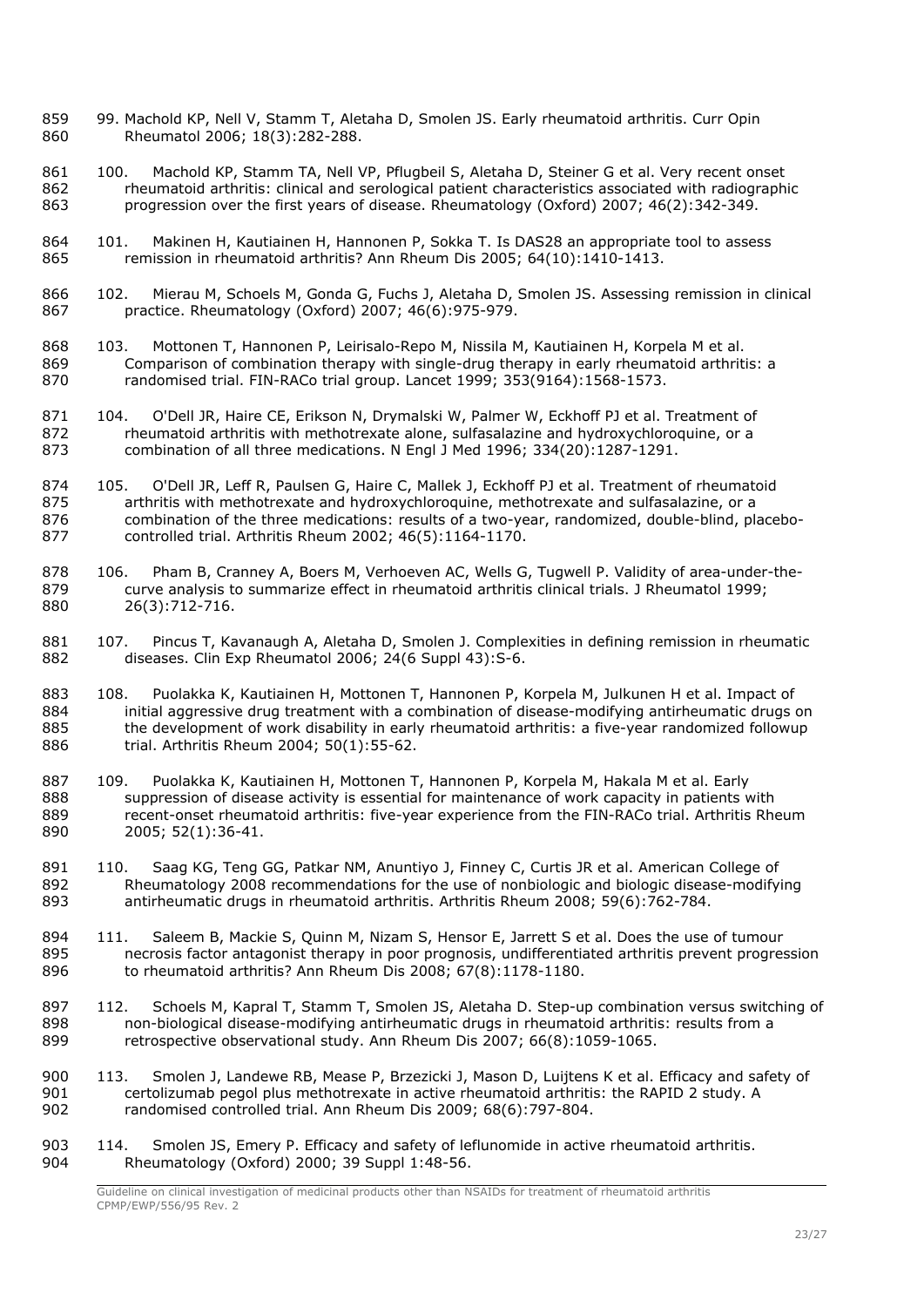- 905 115. Smolen JS, Breedveld FC, Schiff MH, Kalden JR, Emery P, Eberl G et al. A simplified disease<br>906 activity index for rheumatoid arthritis for use in clinical practice. Rheumatology (Oxford) 2003: activity index for rheumatoid arthritis for use in clinical practice. Rheumatology (Oxford) 2003; 907 42(2):244-257.
- 908 116. Smolen JS, Aletaha D, Machold KP. Therapeutic strategies in early rheumatoid arthritis. Best 909 Pract Res Clin Rheumatol 2005; 19(1):163-177.
- 910 117. Smolen JS, Aletaha D, Keystone E. Superior efficacy of combination therapy for rheumatoid 911 arthritis: fact or fiction? Arthritis Rheum 2005; 52(10):2975-2983.
- 912 118. Smolen JS, Aletaha D, Koeller M, Weisman MH, Emery P. New therapies for treatment of 913 rheumatoid arthritis. Lancet 2007; 370(9602):1861-1874.
- 914 119. Smolen JS, Aletaha D. Activity assessments in rheumatoid arthritis. Curr Opin Rheumatol 915 2008; 20(3):306-313.
- 916 120. Smolen JS, Aletaha D. Strengths and limitations of a systematic review on DMARDs for <br>917 heumatoid arthritis. Nat Clin Pract Rheumatol 2008: 4(6):296-297. 917 rheumatoid arthritis. Nat Clin Pract Rheumatol 2008; 4(6):296-297.
- 918 121. Smolen JS, Aletaha D, Grisar J, Redlich K, Steiner G, Wagner O. The need for prognosticators<br>919 **in rheumatoid arthritis. Biological and clinical markers: where are we now? Arthritis Res Ther 200**8 919 in rheumatoid arthritis. Biological and clinical markers: where are we now? Arthritis Res Ther 2008;<br>920 10(3):208.  $10(3)$ :208.
- 921 122. Smolen JS, Aletaha D, Grisar JC, Stamm TA, Sharp JT. Estimation of a numerical value for joint 922 damage-related physical disability in rheumatoid arthritis clinical trials. Ann Rheum Dis 2009. 922 damage-related physical disability in rheumatoid arthritis clinical trials. Ann Rheum Dis 2009.
- 923 123. Smolen JS, Han C, van der Heijde DM, Emery P, Bathon JM, Keystone E et al. Radiographic<br>924 changes in rheumatoid arthritis patients attaining different disease activity states with 924 changes in rheumatoid arthritis patients attaining different disease activity states with<br>925 methotrexate monotherapy and infliximab plus methotrexate: the impacts of remission methotrexate monotherapy and infliximab plus methotrexate: the impacts of remission and tumour 926 necrosis factor blockade. Ann Rheum Dis 2009; 68(6):823-827.
- 927 124. Smolen JS, Aletaha D, Steiner G. Does damage cause inflammation? Revisiting the link 928 between joint damage and inflammation. Ann Rheum Dis 2009: 68(2):159-162. between joint damage and inflammation. Ann Rheum Dis 2009; 68(2):159-162.
- 929 125. Smolen JS, Aletaha D, Grisar JC, Stamm TA, Sharp JT. Estimation of a numerical value for joint 930 damage-related physical disability in rheumatoid arthritis clinical trials. Ann Rheum Dis 2009.
- 931 126. Soubrier M, Dougados M. How to assess early rheumatoid arthritis in daily clinical practice. 932 Best Pract Res Clin Rheumatol 2005; 19(1):73-89.
- 933 127. Soubrier M, Dougados M. Selecting criteria for monitoring patients with rheumatoid arthritis. 934 Joint Bone Spine 2005; 72(2):129-134.
- 935 128. Soubrier M, Zerkak D, Gossec L, Ayral X, Roux C, Dougados M. Which variables best predict 936 change in rheumatoid arthritis therapy in daily clinical practice? J Rheumatol 2006; 33(7):1243-937 1246.
- 938 129. Soubrier M, Puechal X, Sibilia J, Mariette X, Meyer O, Combe B et al. Evaluation of two 939 strategies (initial methotrexate monotherapy vs its combination with adalimumab) in management 940 of early active rheumatoid arthritis: data from the GUEPARD trial. Rheumatology (Oxford) 2009.
- 941 130. Suresh E, Lambert CM. Combination treatment strategies in early rheumatoid arthritis. Ann 942 Rheum Dis 2005; 64(9):1252-1256.
- 943 131. van der Bijl AE, Goekoop-Ruiterman YP, Vries-Bouwstra JK, Ten Wolde S, Han KH, van Krugten<br>944 MV et al. Infliximab and methotrexate as induction therapy in patients with early rheumatoid 944 MV et al. Infliximab and methotrexate as induction therapy in patients with early rheumatoid 945 arthritis. Arthritis Rheum 2007; 56(7):2129-2134.
- 946 132. van der Helm-van Mil AH, le Cessie S, van Dongen H, Breedveld FC, Toes RE, Huizinga TW. A<br>947 orediction rule for disease outcome in patients with recent-onset undifferentiated arthritis: how to 947 prediction rule for disease outcome in patients with recent-onset undifferentiated arthritis: how to 948 and outcome in patients. Arthritis: how to 948 and the individual treatment decisions. Arthritis Rheum 2007: 56(2 948 guide individual treatment decisions. Arthritis Rheum 2007; 56(2):433-440.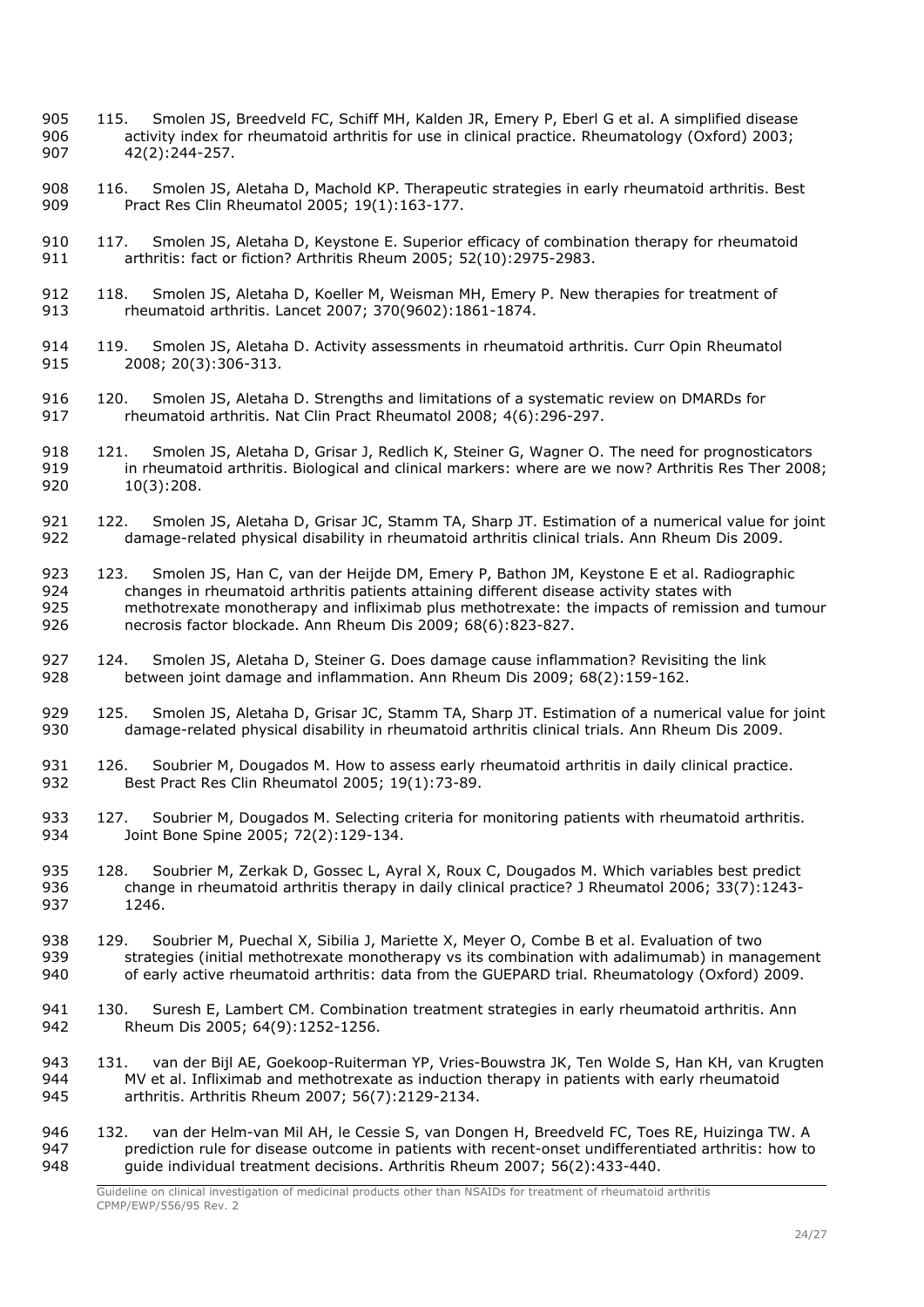- 949 133. van der Helm-van Mil AH, Detert J, le Cessie S, Filer A, Bastian H, Burmester GR et al.<br>950 Validation of a prediction rule for disease outcome in patients with recent-onset undifferent Validation of a prediction rule for disease outcome in patients with recent-onset undifferentiated arthritis: moving toward individualized treatment decision-making. Arthritis Rheum 2008; 58(8):2241-2247.
- 134. van der Heijde D, Simon L, Smolen J, Strand V, Sharp J, Boers M et al. How to report radiographic data in randomized clinical trials in rheumatoid arthritis: guidelines from a roundtable discussion. Arthritis Rheum 2002; 47(2):215-218.
- 135. van der Heijde D, Klareskog L, Boers M, Landewe R, Codreanu C, Bolosiu HD et al. Comparison of different definitions to classify remission and sustained remission: 1 year TEMPO results. Ann Rheum Dis 2005; 64(11):1582-1587.
- 136. van der Heijde D, Klareskog L, Singh A, Tornero J, Melo-Gomes J, Codreanu C et al. Patient reported outcomes in a trial of combination therapy with etanercept and methotrexate for rheumatoid arthritis: the TEMPO trial. Ann Rheum Dis 2006; 65(3):328-334.
- 137. van der Heijde D, Burmester G, Melo-Gomes J, Codreanu C, Mola EM, Pedersen R et al. The safety and efficacy of adding etanercept to methotrexate or methotrexate to etanercept in moderately active rheumatoid arthritis patients previously treated with monotherapy. Ann Rheum Dis 2008; 67(2):182-188.
- 138. van der Heijde D, Landewe R, van Vollenhoven R, Fatenejad S, Klareskog L. Level of radiographic damage and radiographic progression are determinants of physical function: a longitudinal analysis of the TEMPO trial. Ann Rheum Dis 2008; 67(9):1267-1270.
- 139. van der Heijde D, Burmester G, Melo-Gomes J, Codreanu C, Martin ME, Pedersen R et al. Inhibition of radiographic progression with combination etanercept and methotrexate in patients 971 with moderately active rheumatoid arthritis previously treated with monotherapy. Ann Rheum Dis<br>972 2009: 68(7):1113-1118. 2009; 68(7):1113-1118.
- 973 140. [van der Heijde D,](http://www.ncbi.nlm.nih.gov/sites/entrez?Db=pubmed&Cmd=Search&Term=%22van%20der%20Heijde%20D%22%5BAuthor%5D&itool=EntrezSystem2.PEntrez.Pubmed.Pubmed_ResultsPanel.Pubmed_RVCitation) [Klareskog L,](http://www.ncbi.nlm.nih.gov/sites/entrez?Db=pubmed&Cmd=Search&Term=%22Klareskog%20L%22%5BAuthor%5D&itool=EntrezSystem2.PEntrez.Pubmed.Pubmed_ResultsPanel.Pubmed_RVCitation) [Rodriguez-Valverde V,](http://www.ncbi.nlm.nih.gov/sites/entrez?Db=pubmed&Cmd=Search&Term=%22Rodriguez-Valverde%20V%22%5BAuthor%5D&itool=EntrezSystem2.PEntrez.Pubmed.Pubmed_ResultsPanel.Pubmed_RVCitation) [Codreanu C,](http://www.ncbi.nlm.nih.gov/sites/entrez?Db=pubmed&Cmd=Search&Term=%22Codreanu%20C%22%5BAuthor%5D&itool=EntrezSystem2.PEntrez.Pubmed.Pubmed_ResultsPanel.Pubmed_RVCitation) [Bolosiu H,](http://www.ncbi.nlm.nih.gov/sites/entrez?Db=pubmed&Cmd=Search&Term=%22Bolosiu%20H%22%5BAuthor%5D&itool=EntrezSystem2.PEntrez.Pubmed.Pubmed_ResultsPanel.Pubmed_RVCitation) [Melo-Gomes J,](http://www.ncbi.nlm.nih.gov/sites/entrez?Db=pubmed&Cmd=Search&Term=%22Melo-Gomes%20J%22%5BAuthor%5D&itool=EntrezSystem2.PEntrez.Pubmed.Pubmed_ResultsPanel.Pubmed_RVCitation) [Tornero-Molina J,](http://www.ncbi.nlm.nih.gov/sites/entrez?Db=pubmed&Cmd=Search&Term=%22Tornero-Molina%20J%22%5BAuthor%5D&itool=EntrezSystem2.PEntrez.Pubmed.Pubmed_ResultsPanel.Pubmed_RVCitation) [Wajdula J,](http://www.ncbi.nlm.nih.gov/sites/entrez?Db=pubmed&Cmd=Search&Term=%22Wajdula%20J%22%5BAuthor%5D&itool=EntrezSystem2.PEntrez.Pubmed.Pubmed_ResultsPanel.Pubmed_RVCitation) [Pedersen R,](http://www.ncbi.nlm.nih.gov/sites/entrez?Db=pubmed&Cmd=Search&Term=%22Pedersen%20R%22%5BAuthor%5D&itool=EntrezSystem2.PEntrez.Pubmed.Pubmed_ResultsPanel.Pubmed_RVCitation) [Fatenejad S;](http://www.ncbi.nlm.nih.gov/sites/entrez?Db=pubmed&Cmd=Search&Term=%22Fatenejad%20S%22%5BAuthor%5D&itool=EntrezSystem2.PEntrez.Pubmed.Pubmed_ResultsPanel.Pubmed_RVCitation) [TEMPO Study Investigators.](http://www.ncbi.nlm.nih.gov/sites/entrez?Db=pubmed&Cmd=Search&Term=%22TEMPO%20Study%20Investigators%22%5BCorporate%20Author%5D&itool=EntrezSystem2.PEntrez.Pubmed.Pubmed_ResultsPanel.Pubmed_RVCitation)Comparison of etanercept and methotrexate, alone and combined, in the treatment of rheumatoid arthritis: two-976 year clinical and radiographic results from the TEMPO study, a double-blind, randomized trial.<br>977 Arthritis Rheum. 2006:54(4):1063-1074. Arthritis Rheum. 2006;54(4):1063-1074.
- 978 141. van der Woude D, Young A, Jayakumar K, Mertens BJ, Toes RE, van der Heijde D et al.<br>979 Prevalence of and predictive factors for sustained disease-modifying antirheumatic drug-fre Prevalence of and predictive factors for sustained disease-modifying antirheumatic drug-free remission in rheumatoid arthritis: results from two large early arthritis cohorts. Arthritis Rheum 981 2009; 60(8):2262-2271.
- 982 142. van Dongen H, van Aken J, Lard LR, Visser K, Ronday HK, Hulsmans HM et al. Efficacy of methotrexate treatment in patients with probable rheumatoid arthritis: a double-blind, randomized, placebo-controlled trial. Arthritis Rheum 2007; 56(5):1424-1432.
- 143. van Gestel AM, Anderson JJ, van Riel PL, Boers M, Haagsma CJ, Rich B et al. ACR and EULAR improvement criteria have comparable validity in rheumatoid arthritis trials. American College of Rheumatology European League of Associations for Rheumatology. J Rheumatol 1999; 26(3):705- 711.
- 144. van Tuyl LH, Lems WF, Voskuyl AE, Kerstens PJ, Garnero P, Dijkmans BA et al. Tight control and intensified COBRA combination treatment in early rheumatoid arthritis: 90% remission in a pilot trial. Ann Rheum Dis 2008; 67(11):1574-1577.
- 145. van Tuyl LH, Plass AM, Lems WF, Voskuyl AE, Kerstens PJ, Dijkmans BA et al. Discordant perspectives of rheumatologists and patients on COBRA combination therapy in rheumatoid arthritis. Rheumatology (Oxford) 2008; 47(10):1571-1576.
- 995 146. van Tuyl LH, Boers M, Lems WF, Landewe RB, Han H, van der LS et al. Survival, comorbidities and joint damage 11 years after the COBRA combination therapy trial in early rheumatoid arthritis. Ann Rheum Dis 2009.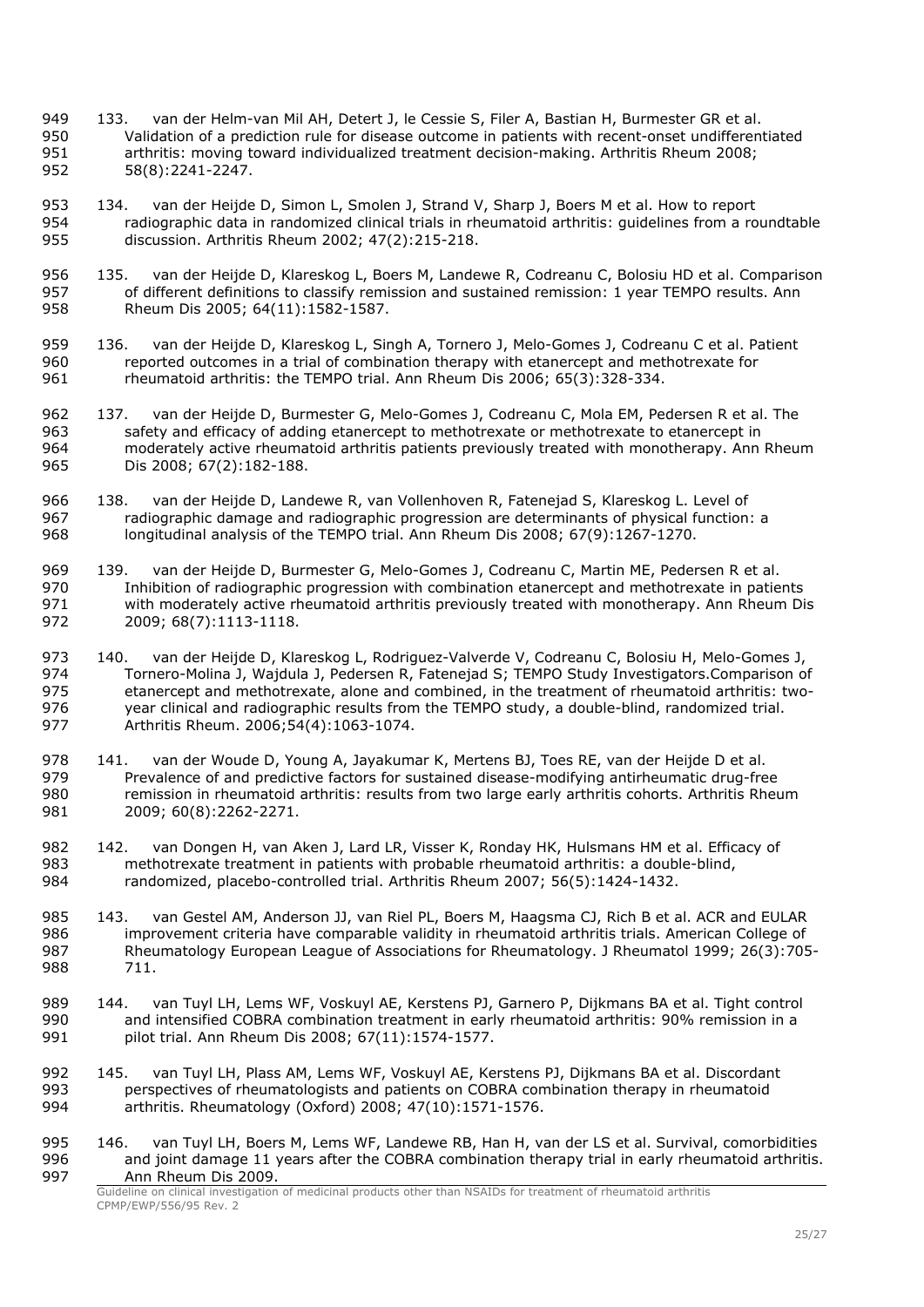- 998 147. van Tuyl LH, Vlad SC, Felson DT, Wells G, Boers M. Defining remission in rheumatoid arthritis:<br>999 results of an initial American College of Rheumatology/Furopean League Against Rheumatism results of an initial American College of Rheumatology/European League Against Rheumatism consensus conference. Arthritis Rheum 2009; 61(5):704-710.
- 148. Visser H, Hazes JM, Luime J. The clinical relevance of a prediction rule for disease outcome in patients with undifferentiated arthritis: comment on the article by van der Helm-van Mil et al. Arthritis Rheum 2009; 60(7):2208-2209.
- 149. Visser K, Katchamart W, Loza E, Martinez-Lopez JA, Salliot C, Trudeau J et al. Multinational evidence-based recommendations for the use of methotrexate in rheumatic disorders with a focus on rheumatoid arthritis: integrating systematic literature research and expert opinion of a broad international panel of rheumatologists in the 3E Initiative. Ann Rheum Dis 2009; 68(7):1086-1093.
- 150. Voskuyl AE, Boers M. Can progression of radiographic joint damage be predicted early in rheumatoid arthritis? J Rheumatol 2003; 30(5):905-907.
- 151. Vries-Bouwstra JK, Goekoop-Ruiterman YP, Verpoort KN, Schreuder GM, Ewals JA, Terwiel JP et al. Progression of joint damage in early rheumatoid arthritis: association with HLA-DRB1, rheumatoid factor, and anti-citrullinated protein antibodies in relation to different treatment strategies. Arthritis Rheum 2008; 58(5):1293-1298.
- 152. Welch V, Singh G, Strand V, Fries J, Boers M, Ramey D et al. Patient based method of assessing adverse events in clinical trials in rheumatology: the revised Stanford Toxicity Index. J Rheumatol 2001; 28(5):1188-1191.
- 153. Wells G, Becker JC, Teng J, Dougados M, Schiff M, Smolen J et al. Validation of the 28-joint Disease Activity Score (DAS28) and European League Against Rheumatism response criteria based on C-reactive protein against disease progression in patients with rheumatoid arthritis, and 1020 comparison with the DAS28 based on erythrocyte sedimentation rate. Ann Rheum Dis 2009;<br>1021 68(6):954-960.  $68(6)$ :954-960.
- 154. Wells GA, Boers M, Shea B, Brooks PM, Simon LS, Strand CV et al. Minimal disease activity for rheumatoid arthritis: a preliminary definition. J Rheumatol 2005; 32(10):2016-2024.
- 155. Westhovens R, Robles M, Ximenes AC, Nayiager S, Wollenhaupt J, Durez P et al. Clinical 1025 efficacy and safety of abatacept in methotrexate-naive patients with early rheumatoid arthritis and<br>1026 opor prognostic factors. Ann Rheum Dis 2009. poor prognostic factors. Ann Rheum Dis 2009.
- 156. Wolfe F, Lassere M, van der Heijde D, Stucki G, Suarez-Almazor M, Pincus T et al. Preliminary core set of domains and reporting requirements for longitudinal observational studies in rheumatology. J Rheumatol 1999; 26(2):484-489.
- 157. Wolfe F, Rasker JJ, Boers M, Wells GA, Michaud K. Minimal disease activity, remission, and the long-term outcomes of rheumatoid arthritis. Arthritis Rheum 2007; 57(6):935-942.
- 158. Wolfe F, Boers M, Felson D, Michaud K, Wells GA. Remission in rheumatoid arthritis: physician and patient perspectives. J Rheumatol 2009; 36(5):930-933.
- 159. Aletaha D et al, 2010 Rheumatoid arthritis classification criteria: an American College of Rheumatology/European League Against Rheumatism collaborative initiative. Ann Rheum Dis 2010, 69:1580-1588
- 160. Neogi t et al. The 2010 American College of Rheumatology/European League Against Rheumatism Classification Criteria for Rheumatoid Arthritis. Arthr Rheum Vol. 62, No.9 September 2010, 2582-2591
- 161. Smolen J , Boers M, Abadie E, Breedveld F, Emery P , Bardin T , Goel N, Ethgen D, Avouac B, Durez P, Flamion B, Laslop A, Miossec P, Reiter S, Reginster J-Y, on behalf of the Group for the Respect of Ethics and Excellence in Science (GREES). Updating the 2003 European regulatory requirements for registering disease-modifying drugs to be used in the treatment of rheumatoid arthritis. Rheumatology 2011; doi: 10.1093/rheumatology/keq413